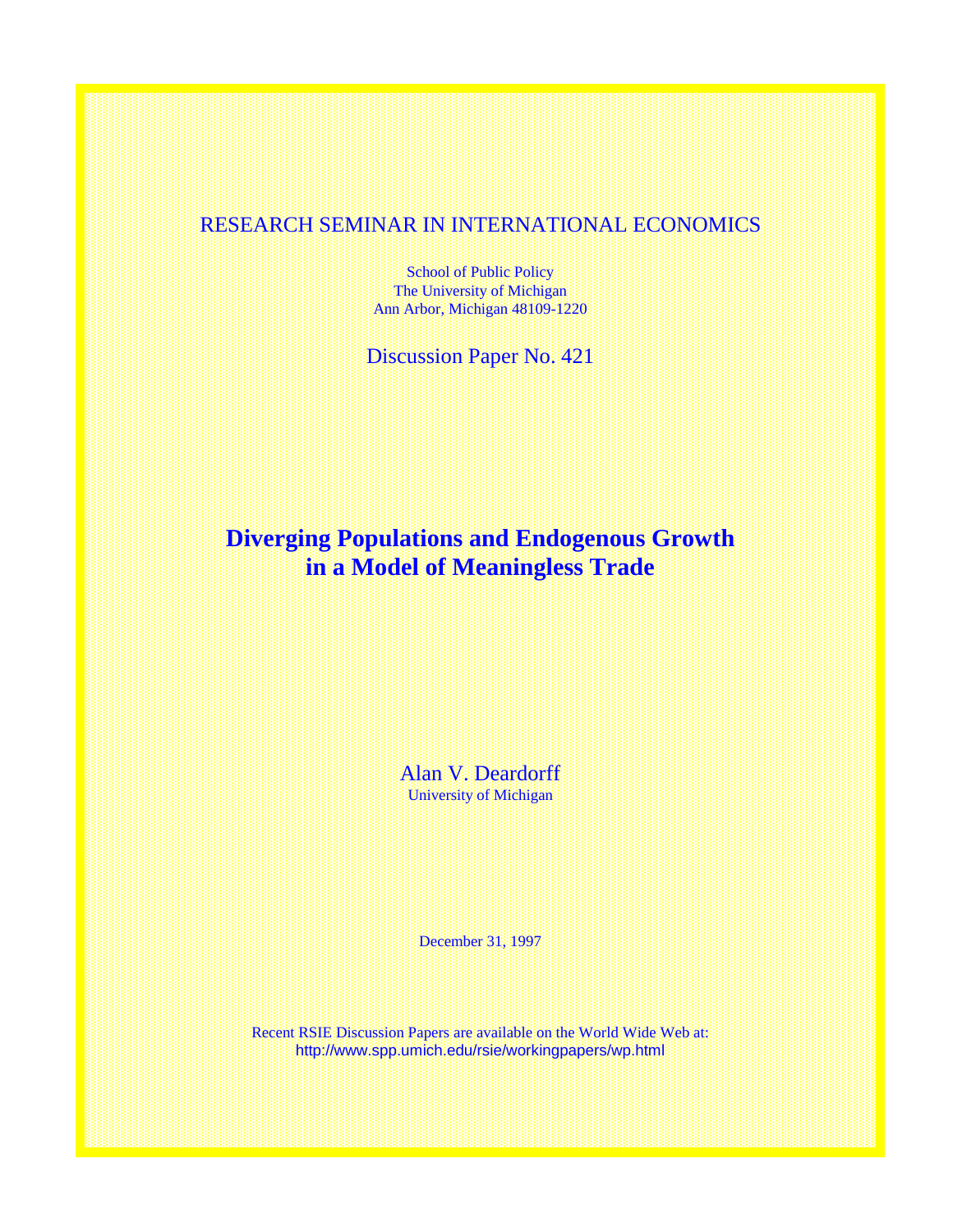## **Diverging Populations and Endogenous Growth in a Model of Meaningless Trade**

### **Alan V. Deardorff**

**The University of Michigan**

Paper presented at the international conference on "Dynamics, Economic Growth and International Trade," sponsored by the Copenhagen Business School and the Department of Economics, Chinese University of Hong Kong, held in Hong Kong, July 22-23, 1997.

December 31, 1997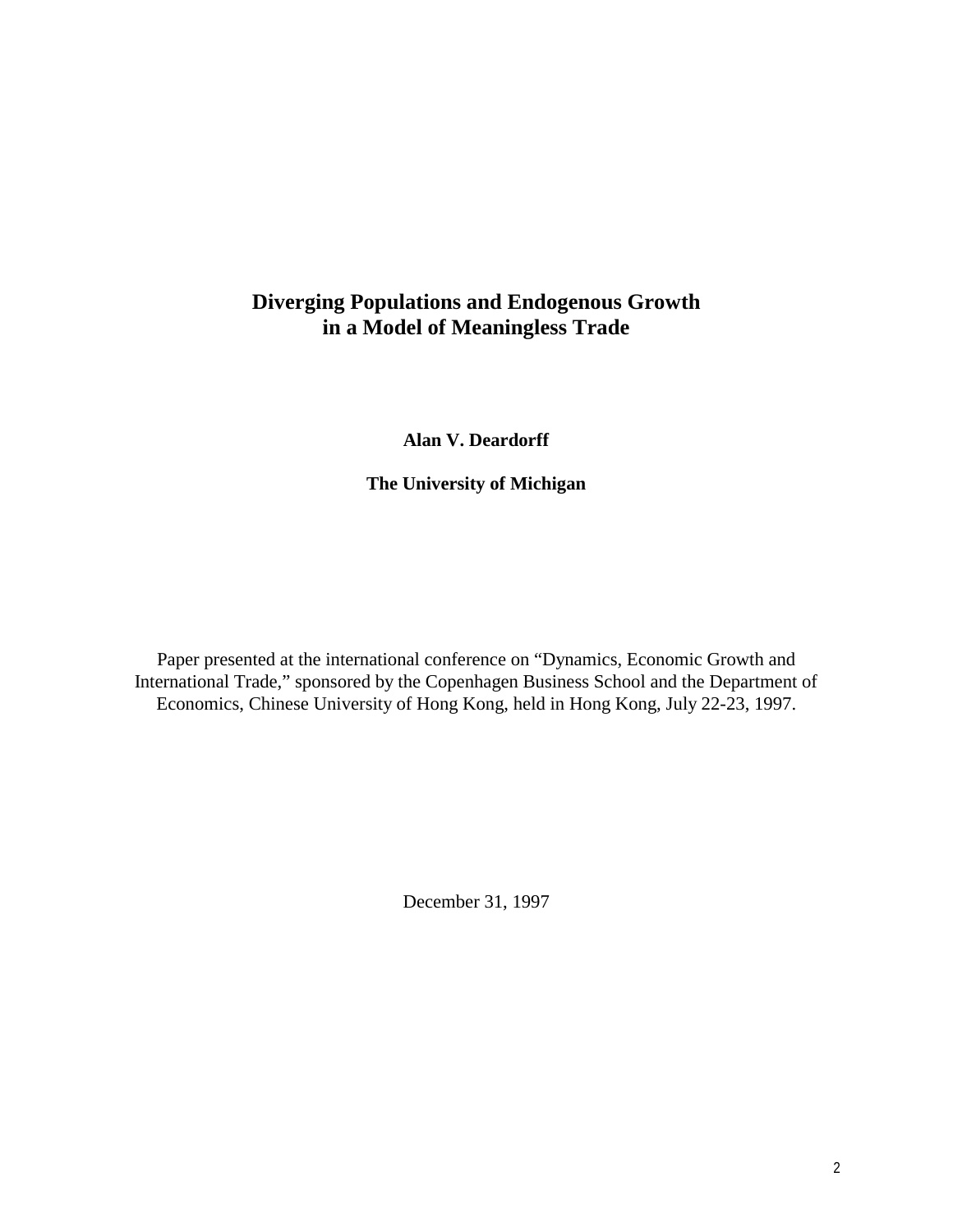#### **ABSTRACT**

## **Diverging Populations and Endogenous Growth in a Model of Meaningless Trade**

#### **Alan V. Deardorff**

#### **The University of Michigan**

The endogenous growth literature raises the possibility that countries may grow without bound in terms of per capita income, and that they may do so at different rates. This possibility also exists in neoclassical growth models with diverging populations – populations that grow at different rates. In both cases, however, this means that international inequality of per capita incomes will not only exist but also get worse over time. This paper examines that possibility within a very simple one-sector model that allows for both diverging populations and endogenous growth. The model also allows for "meaningless" trade and international direct investment, in the sense that these occur at random across countries when traders and investors are indifferent among locations. The model suggests that if people behave as needed to generate endogenous growth, then international per capita income inequality is likely to increase without bound over time, along with increases in apparent importance of international trade and investment in the world economy, a result that may suggest increasing resentment and friction across countries. The simple model, including its odd approach to trade and investment, is argued to be robust to several more conventional and complex specifications. However, the results, including endogenous growth itself, depend on behavioral parameters that may not be empirically relevant or therefore a serious cause for concern.

**Keywords:** Endogenous Growth **Correspondence:** Diverging Populations Income Inequality Alan V. Deardorff

**JEL Subject Code:** F1, O4 University of Michigan

Department of Economics Ann Arbor, MI 48109-1220

Tel. 313-764-6817 Fax. 313-763-9181 E-mail: alandear@umich.edu Web: http://www.econ.lsa.umich.edu/~alandear/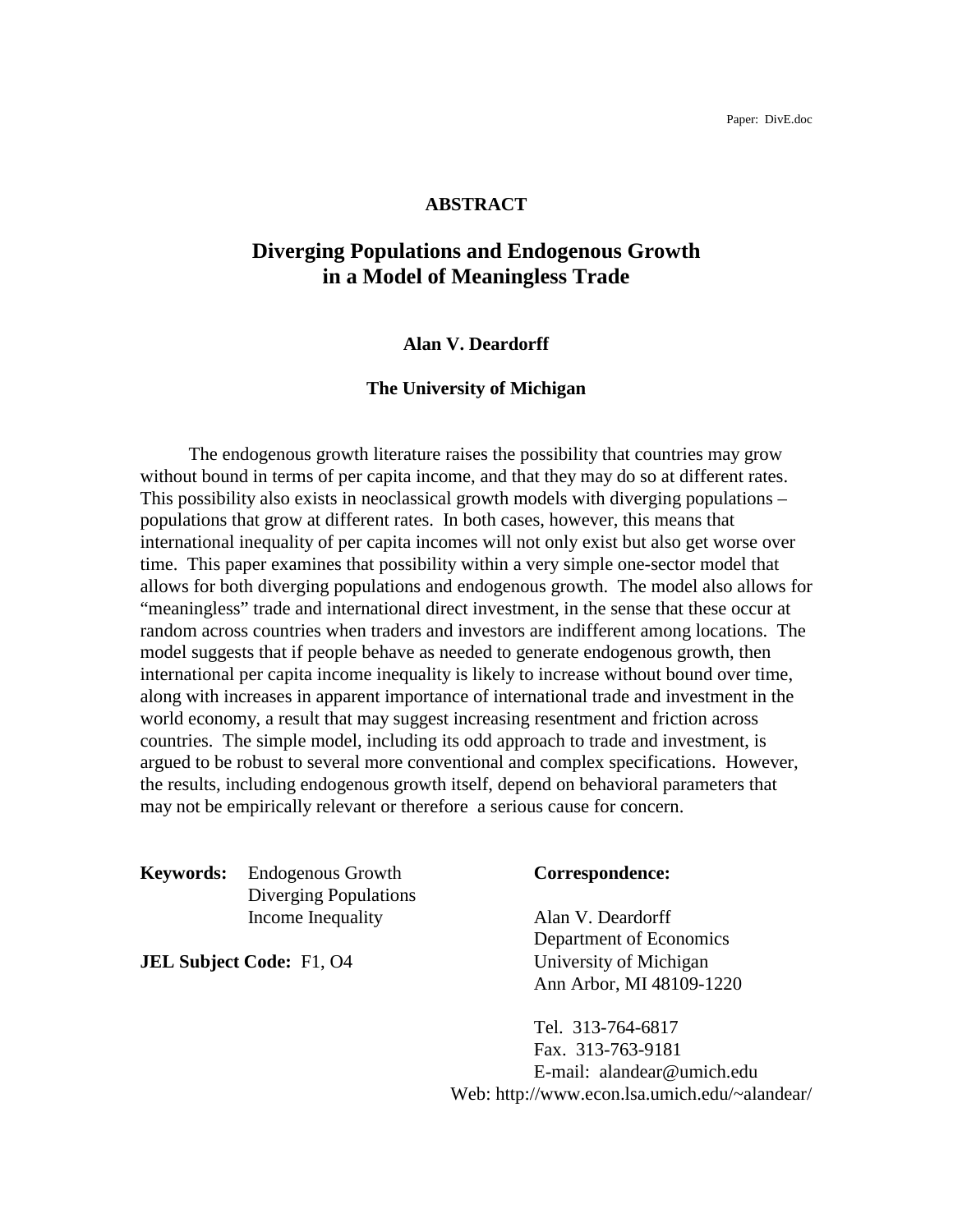## **Diverging Populations and Endogenous Growth\* in a Model of Meaningless Trade**

**Alan V. Deardorff The University of Michigan**

#### **I. Introduction**

 $\overline{a}$ 

The "New Growth Theory," characterized by growth rates that depend even in the long run on savings and other parameters of behavior and thus "endogenous growth," has caused a revival in a literature that had lain dormant for over two decades.<sup>1</sup> In the international context, endogenous growth has been applied primarily to searching for a better understanding of how international trade and investment may influence national growth. However, endogenous growth also has a much more straightforward implication that I seek to explore in this paper. If countries can grow indefinitely at different rates, then their per capita incomes will grow further and further apart, implying increasing international inequality and perhaps an increase in envy, resentment, and conflict among nations. That is a concern that I noted earlier in Deardorff (1994), where I observed that even without the usual mechanisms for endogenous growth such as endogenous learning by doing and technological progress, the presence of differences in population growth rates across countries can give rise to the same phenomenon. In this paper I combine that paper's assumption of diverse population growth rates – what I call diverging populations

<sup>\*</sup> I have benefited from discussions on this topic with Pat Deardorff, Bob Stern, and participants at the Hong Kong conference.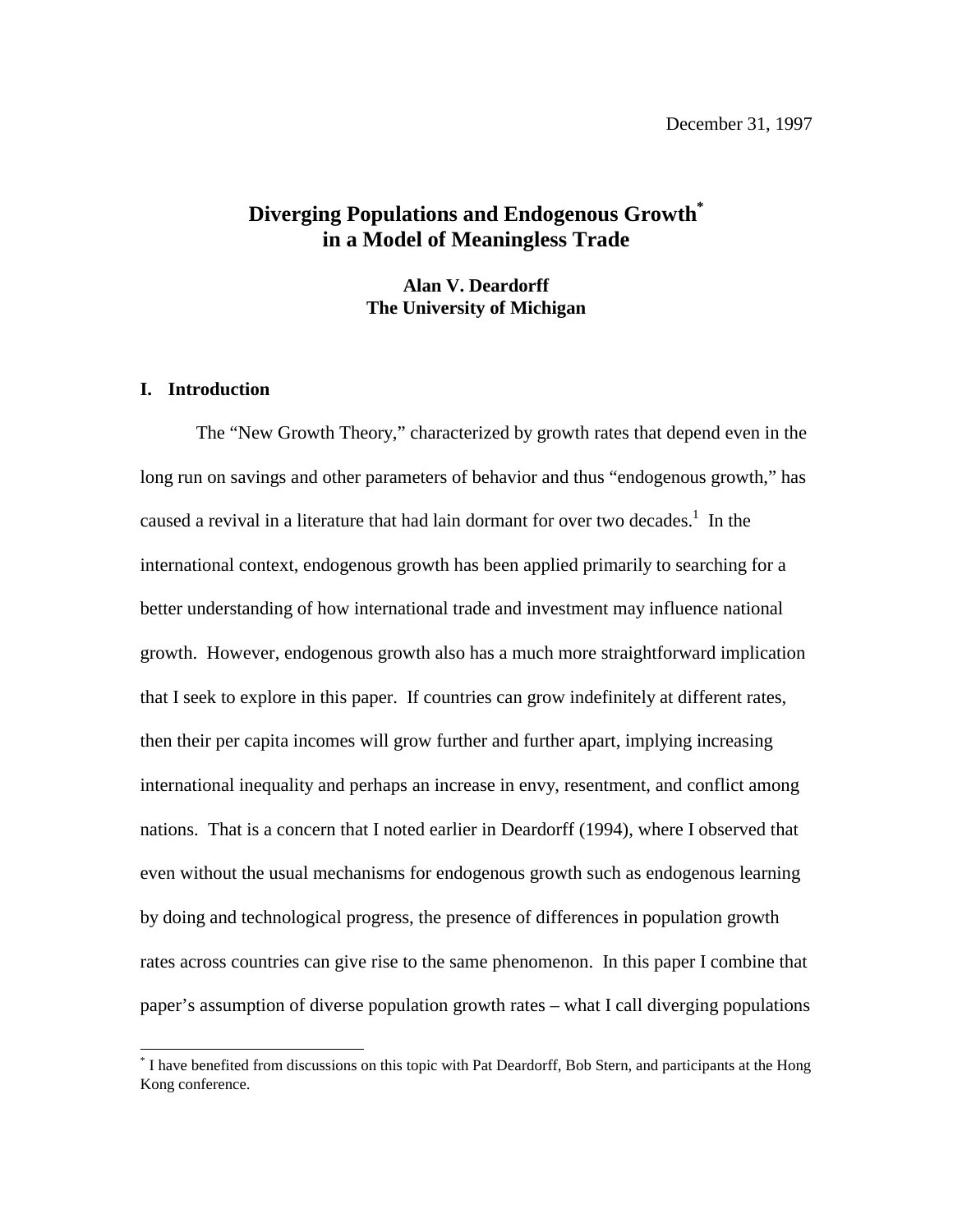– with a very simple model of endogenous growth. My purpose is to examine the circumstances under which international inequality will emerge and even increase over time $^2$ 

The growth model examined here will be of the "AK" variety. $3$  That is, endogenous growth will be made possible by assuming a technology that includes a lower bound on the marginal product of capital in producing new capital. In such a model, if enough output is saved and invested, it may be possible for the capital stock to grow indefinitely relative to the labor force. I incorporate this assumption into the simplest possible model of a world economy, one in which there is only one homogeneous good. Such a model would not normally be thought to include trade, but I will allow for trade anyway, and also on occasion international direct investment, both of which will be assumed to arise randomly when free markets make international transactions a matter of indifference. Since this trade does not actually accomplish anything that could not be done without trade, I call this a model of "meaningless" trade. However, I show later in the paper that it behaves similarly to other more standard models of trade. Indeed, it is equivalent to a version of Krugman's (1979) model of trade with monopolistic competition that is the cornerstone of much of the New Trade Theory.

<sup>|&</sup>lt;br>|<br>| <sup>1</sup> See Romer (1986) and Lucas (1988) for the seminal contributions and Barro and Sala-i-Martin (1995) for a comprehensive treatment of the new growth theory.

 $2^{2}$  In quite a different approach to a similar problem of international inequality, I have examined a neoclassical growth model in Deardorff (1997), showing that large enough differences in factor endowments can lead both to the failure of factor price equalization and to multiple steady states. The latter, as in Galor (1996), imply the existence of poverty traps, where per capita incomes differ permanently and substantially, not because of differences in behavior but because of differences only in initial conditions.

 $3$  See Long and Wong (1996) for a survey of models of endogenous growth and international trade, where the AK model is carefully explained.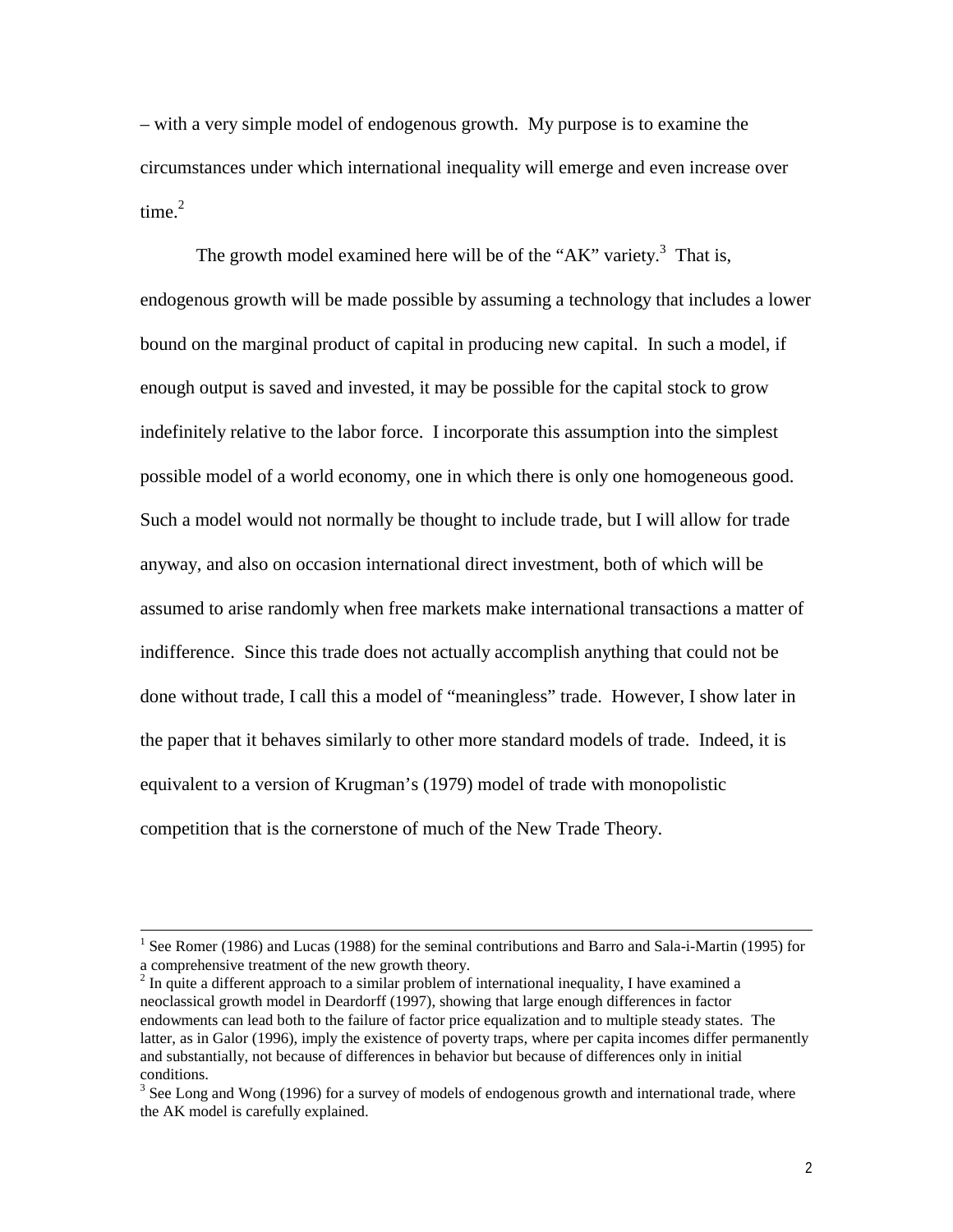In Section II I analyze this meaningless trade model, leading to a table of results, Table 3, that I work through in the text. Since the model includes a number of objectionable assumptions, I examine some of these in Section III, where I try to convince the reader that the model is not as silly as it may at first sound. Section IV concludes.

#### **II. The Growth Model with Meaningless Trade**

The simple version of the AK model that I will use is as follows: Country *i* produces a homogeneous product,  $Y^i$ , using inputs of capital,  $K^i$ , and labor,  $L^i$ , in a production function that has a lower bound, *b*, on the marginal product of capital. For simplicity I go further than that, letting the production function be linear:

$$
Y^i = aL^i + bK^i. \tag{1}
$$

The labor force grows with population at a constant rate, *n<sup>i</sup>* ,

$$
\dot{L}^i = \frac{dL^i}{dt} = n^i L \tag{2}
$$

while the capital stock grows with investment,  $I^i$ ,

$$
\dot{K}^i = \frac{dK^i}{dt} = I^i.
$$
\n(3)

#### **Growth of Individual Countries**

In principle I will sometimes allow for international investment, but right now there is no reason for it, since the return to capital is its marginal product, *b*, and equal across countries. Therefore I assume for now that the source for domestic investment is domestic savings, which I take to be a constant fraction of national income, *Y <sup>i</sup>* :

$$
I^i = s^i Y^i. \tag{4}
$$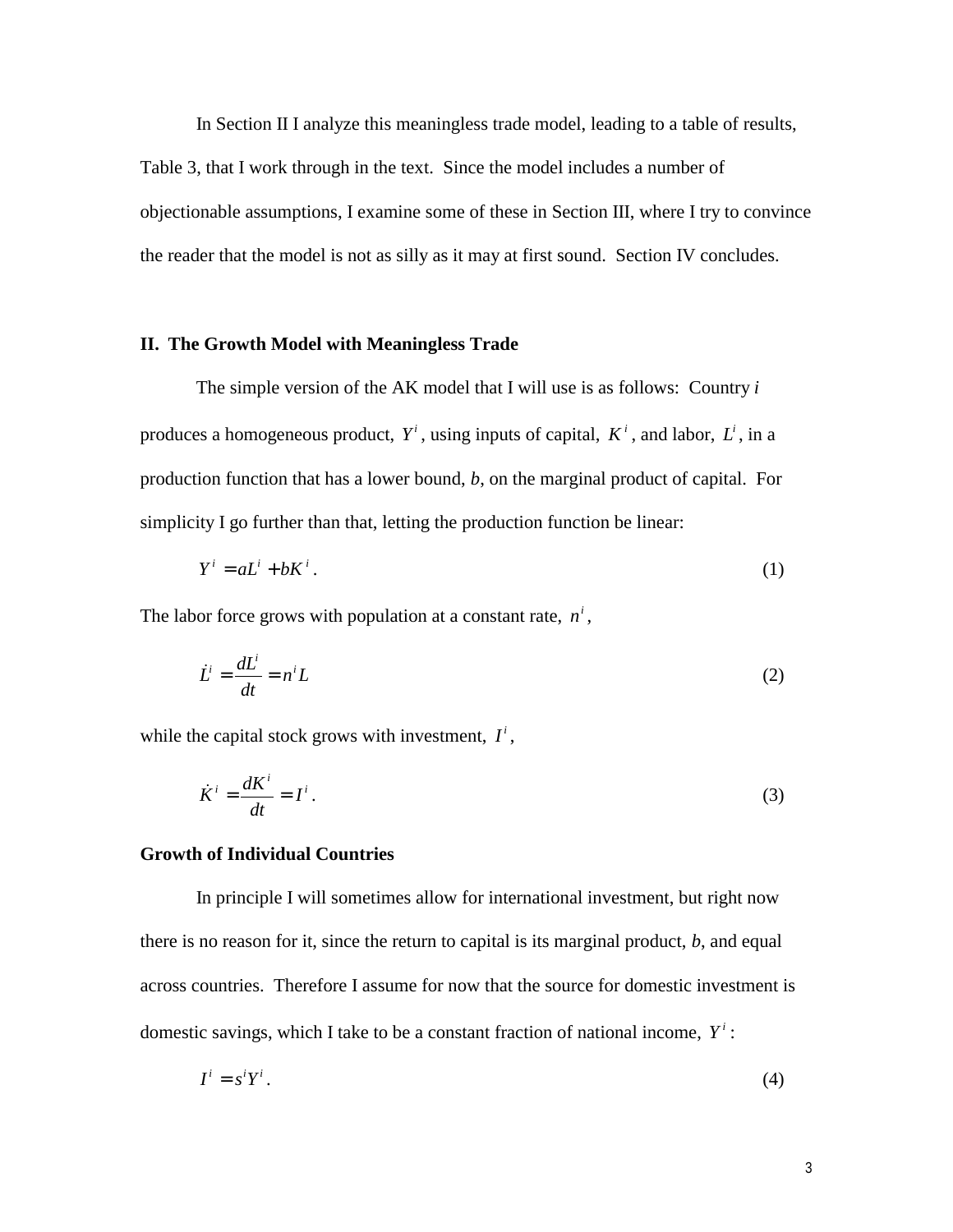Suppose initially that there is no trade or other interaction between the countries. Then this is an example of the familiar AK model of a closed economy that was introduced by Solow (1956).<sup>4</sup> Equations (1)-(4) combine to yield a single differential equation in the capital-labor ratio,  $k^{i} = K^{i} / L^{i}$ :

$$
\dot{k}^{i} = \frac{dk^{i}}{dt} = s^{i}a + (s^{i}b - n^{i})k^{i}.
$$
 (5)

The solution to this equation is

$$
k^{i}(t) = (k_{0}^{i} - k^{i^{*}})e^{(s^{i}b - n^{i})t} + k^{i^{*}}
$$
\n(6)

where  $k_0^i$  is the country's initial capital-labor ratio and  $k^i$  is given by

$$
k^{i^*} = \frac{-s^i a}{s^i b - n^i},\tag{7}
$$

which turns out to be the steady-state capital-labor ratio in the case where growth converges to a steady state.

Specifically, let  $G(x) = \frac{d \ln x}{dt}$  be the growth rate of any variable, *x*. Then the

relevant properties of this solution can be summarized as in equations (8) below, which are also reproduced as equations  $(A)$ - $(H)$  in Table 1. Performance of a country over time depends critically on whether the exponential in equation (6) is positive or negative. Since the exponent is positive for high saving and low population growth, both of which show a certain restraint on the part of the people in the country, I refer to the countries in that case as "abstemious." The opposite case, of low saving (thus high consumption) and

 4 His model, of course, allowed a more general production function than (1), *Y*=*F*(*K*,*L*)=*Lf*(*K/L*) with constant returns to scale. It became the AK model if  $\lim_{k \to \infty} f'(k) > n$ .  $k \rightarrow \infty$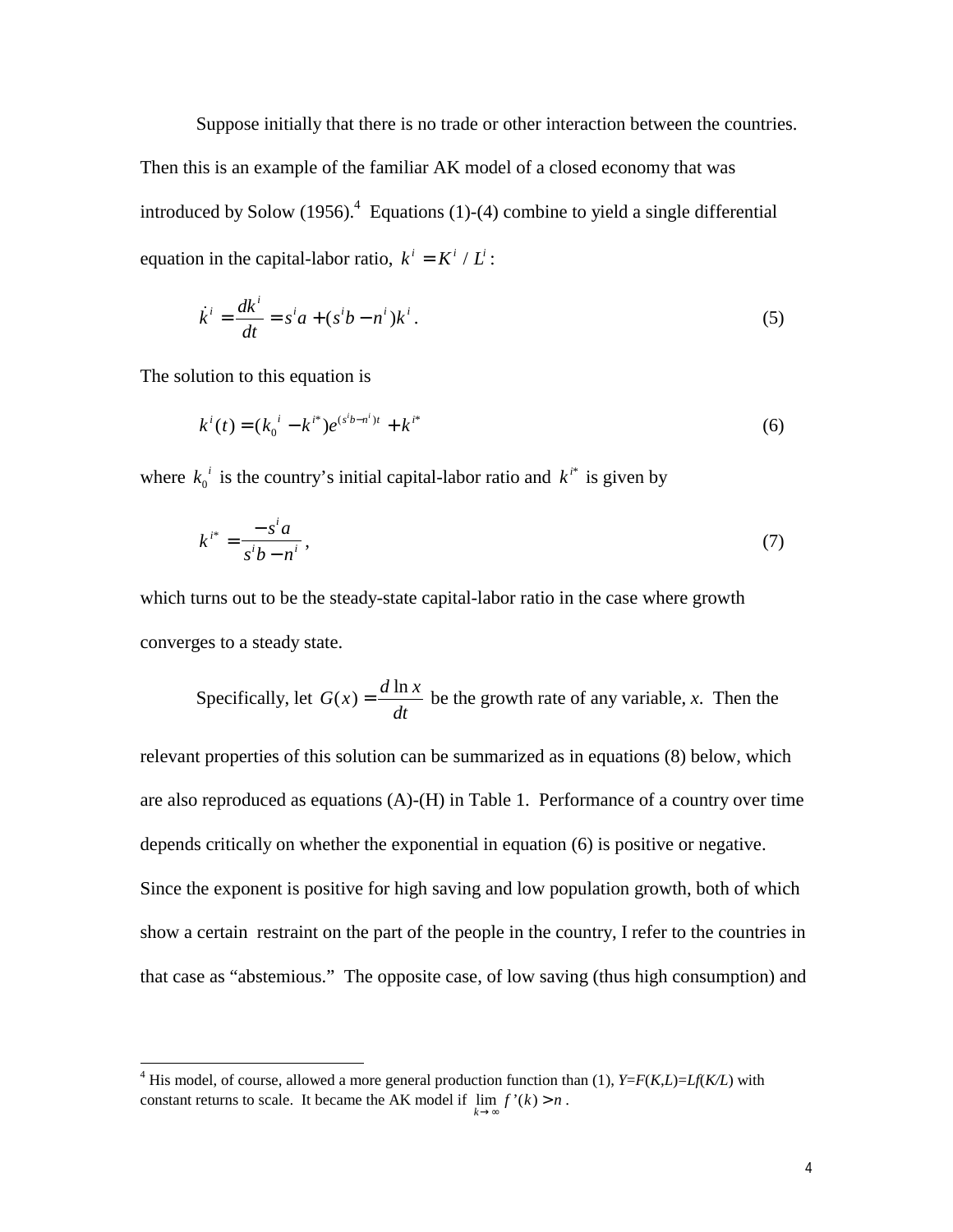high population growth suggests a greater eagerness for current enjoyment, and I call these countries "hedonistic."

*Hedonistic Countries: If*  $s^i b < n^i$  *then:* 

$$
k^i \to k^{i^*} = \left(\frac{s^i a}{n^i - s^i b}\right) > 0\tag{8a}
$$

$$
y^{i} \to a + bk^{i*} = a + \left(\frac{s^{i}ab}{n^{i} - s^{i}b}\right)
$$
 (8b)

$$
Y^i \to \infty \tag{8c}
$$

$$
G(k^i), G(\mathbf{y}^i) \to 0 \tag{8d}
$$

$$
G(Y^i) \to n^i \tag{8e}
$$

That is, if the savings rate is low enough compared to the population growth rate, then the capital-labor ratio converges to a constant, as does the per capita income of the country, and the growth rates of both converge to zero. Variables that are not in per capita terms, however, including national income, Y<sup>*i*</sup>, grow without bound, with growth rates converging to the rate of population growth, *n<sup>i</sup>* .

## *Abstemious Countries: If*  $s^i b > n^i$  *then:*

$$
k^i, y^i, Y^i \to \infty \tag{8f}
$$

$$
G(ki), G(yi) \to sib - ni
$$
 (8g)

$$
G(Y^i) \to s^i b \tag{8h}
$$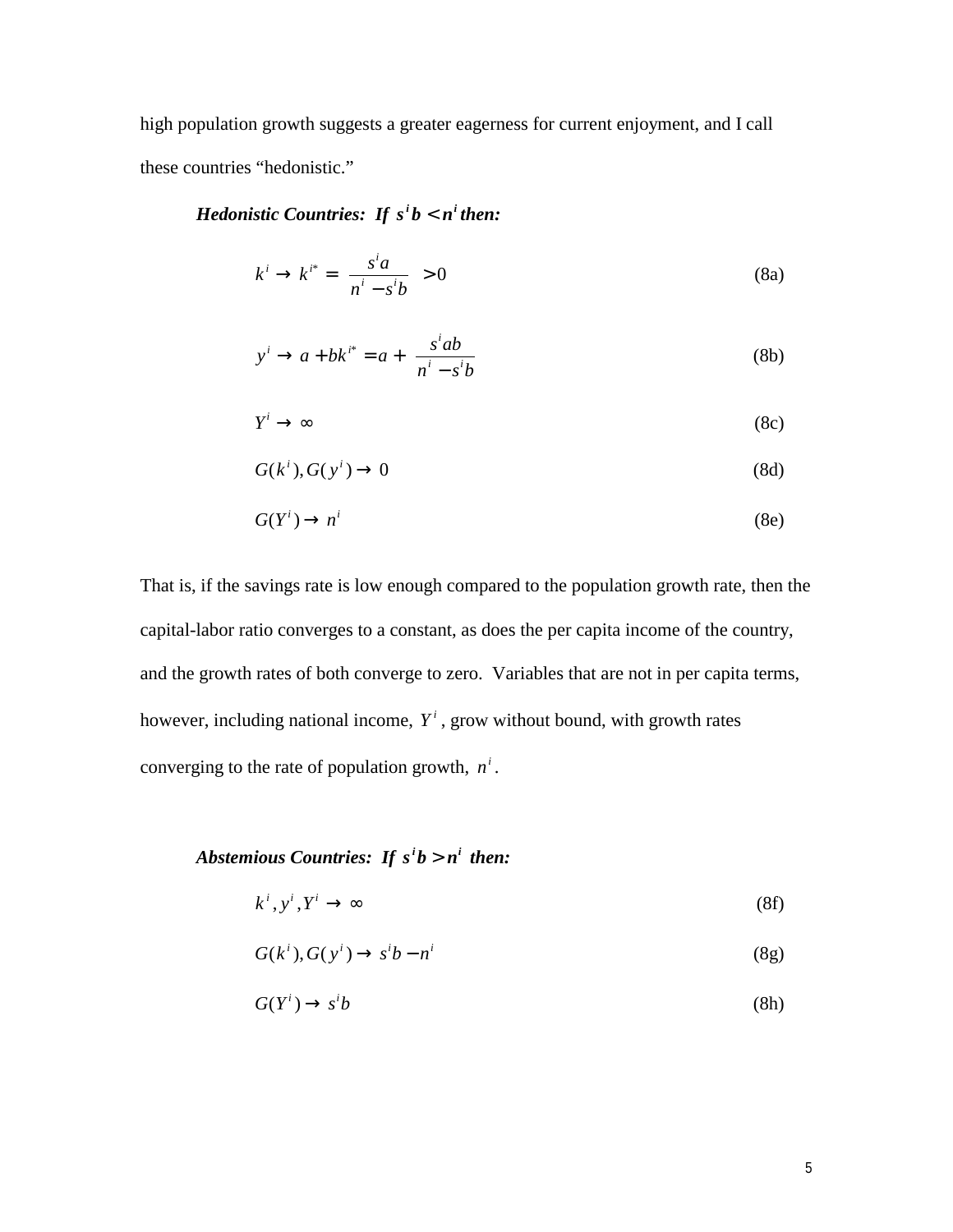That is, if the savings rate is high enough (only possible if  $b > n<sup>i</sup>$ ), then even the per capita variables grow without bound. Their growth rates converge to  $s^{i}b - n^{i}$ , while that of total income converges to  $s^i b$ .

The distinction between exogenous and endogenous growth can be seen in these solutions. In an exogenous growth model, either sustained per capita growth is impossible, as in the low-saving case here, or it occurs only due to exogenous technological progress, which is omitted here. In an endogenous growth model, sustained per capita growth *is* possible, and the rate of growth of per capita variables depends endogenously on behavior in the model, as in (8g) it depends on  $s^i$  and  $n^i$ .

#### **Trade Patterns**

So far I have allowed for no economic interaction between these countries, such as international trade or capital movements. But if I now allow for either of these, there is no positive reason for these interactions to occur. The model has only one good, so there is no incentive to exchange consumer goods. And while there could nonetheless be trade over time if one country were to invest capital in another at one time and receive returns on that investment by importing the consumer good later on, there is no incentive for this form of trade either, since the return to capital is fixed by assumption at *b* in all countries.

This will not stop me, however, from extracting information about trade and capital flows from this simple model. For while there is no positive incentive to trade here, there is no reason not to, either. In Deardorff (1997) I found it useful to depart from an old convention in trade theory, which is to assume that when buyers and sellers are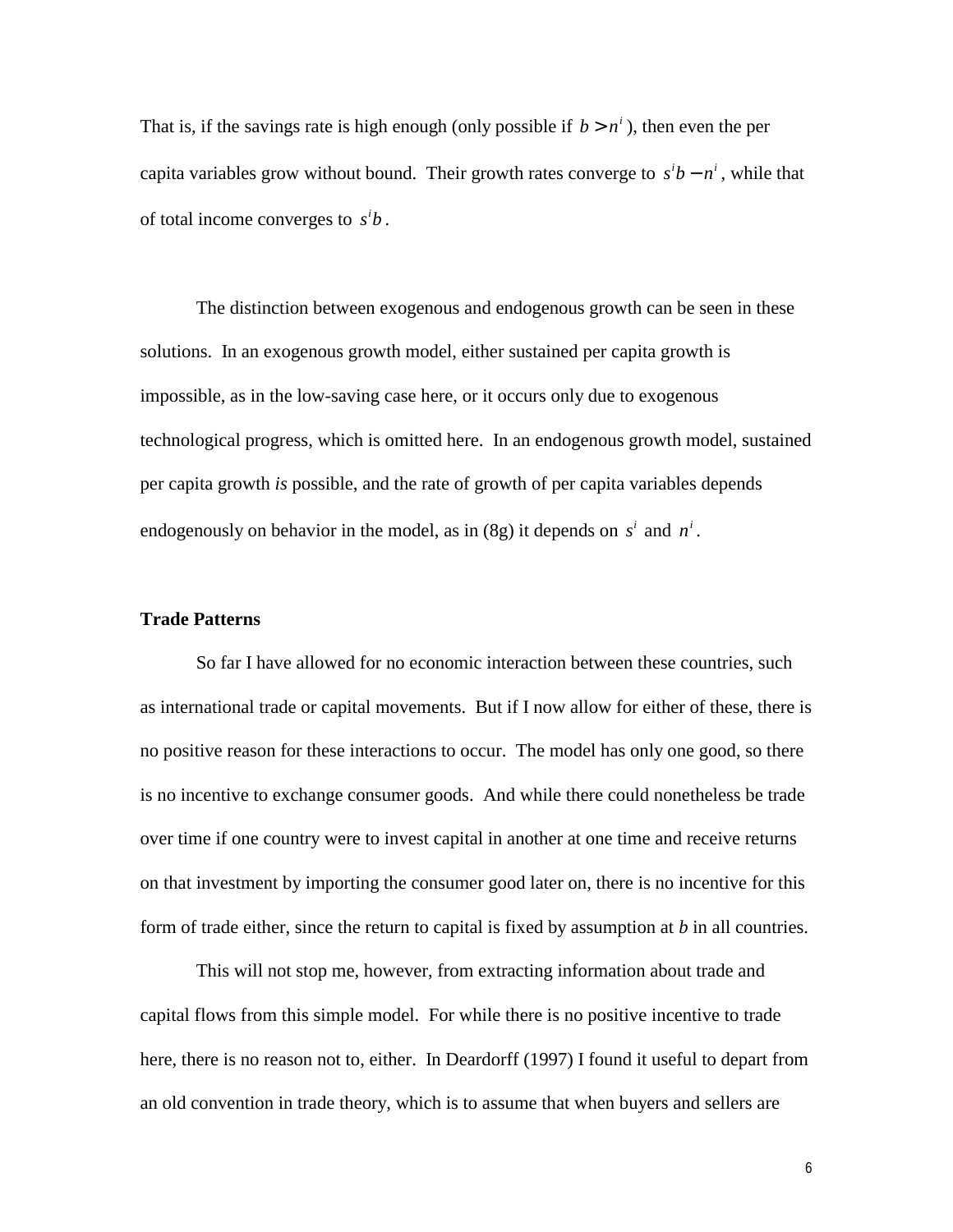indifferent among sellers and buyers with whom to trade, they always resolve that indeterminacy in favor of domestic exchange. I assumed instead that agents resolve such indeterminacies randomly across all agents among whom they are indifferent, so that international trade may become as likely as domestic exchange, if not more so. I recognize that this is an extreme assumption and one that many will object to. But it is not logically more extreme than the assumption of zero transport costs and other trade barriers on which it is based, and in any case I think it bears looking at as a limiting case. As I will note in Section III, the implications are similar to some other approaches to international economic modeling that have been popular of late, and they are identical to one of them in particular. However, under my assumptions here this trade does nobody any good (or harm) and I therefore refer to this as a "meaningless" trade model.

I will consider two cases: with and without international capital flows. Consider first, then, the case of a prohibitive barrier to international capital movement but free international trade.

Without international capital flows, demanders (consumers and investors) in each country are collectively constrained to spend only their own income, but with free trade they will be indifferent among all countries' products and therefore will spend that income on the products of all countries in proportion to their outputs. It is helpful to think of producers in each country, all of which produce the same homogeneous product, as putting their outputs into a common world pool, from which demanders in each country then draw. The result is a good deal of international trade, with demanders importing a fraction of their income equal to one minus their country's share of world output, since this share is their own producers' share of the pool. Their country's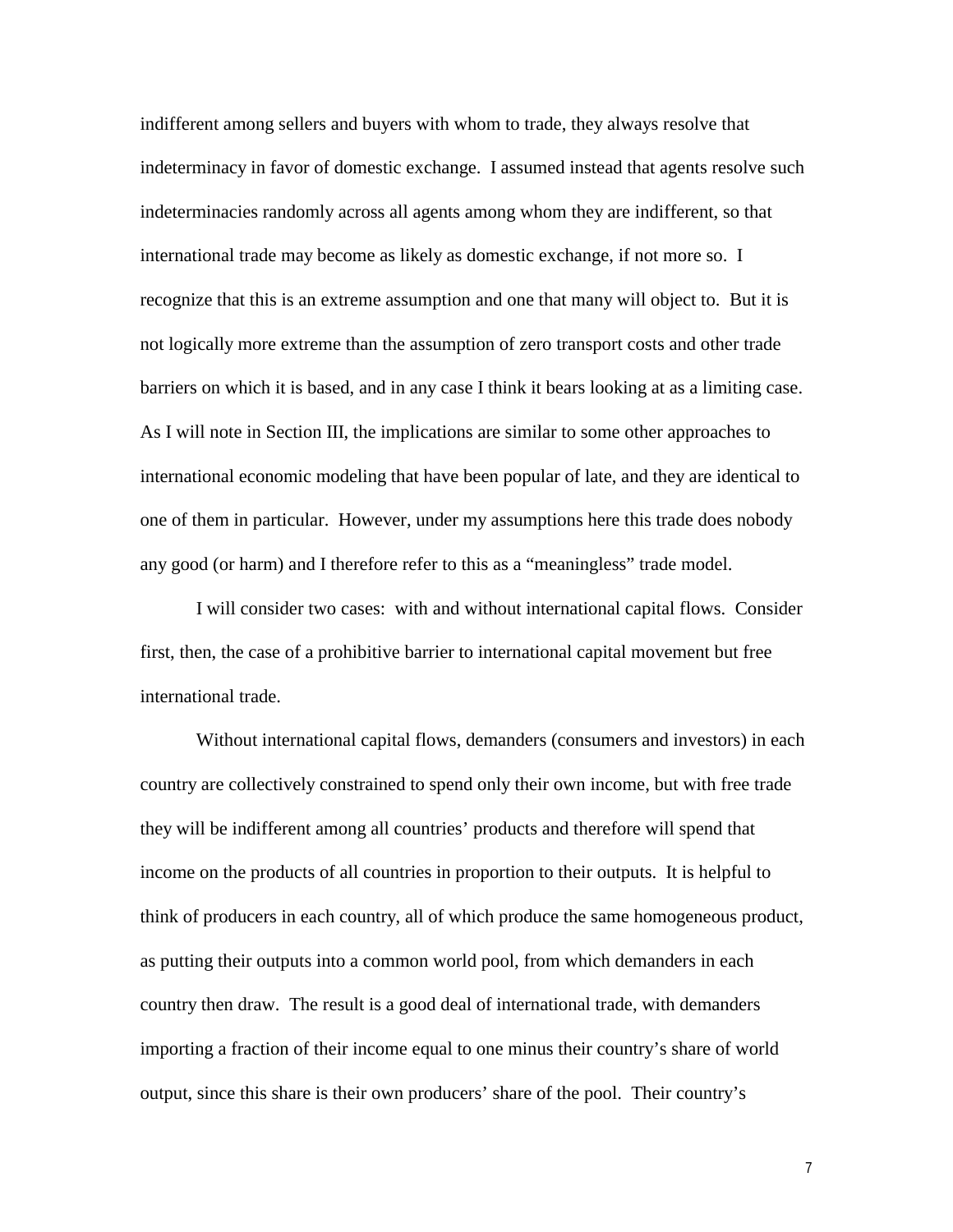producers likewise export that same fraction of their output, and trade is balanced. At each moment in time, very much as in the simple frictionless gravity equation of Deardorff (1997), exports from country *i* to country *j* are

$$
T^{ij} = \frac{Y^i Y^j}{Y^w},\tag{9}
$$

where  $Y^w = \sum Y^i$  is world output.

A country's total international trade (exports plus imports) in this case is

$$
T^{i} = \sum_{j \neq i} T^{ij} + \sum_{j \neq i} T^{ji} = 2 \frac{(Y^{w} - Y^{i})Y^{i}}{Y^{w}}.
$$
 (10)

Not surprisingly, this model has the property that the share of a country's GDP that it

trades, 
$$
\frac{T^i}{Y^i} = 2\left(1 - \frac{Y^i}{Y^w}\right)
$$
, depends negatively on its size relative to the world.

Now suppose alternatively that international capital flows are permitted. With equal returns to capital across countries, the normal assumption would be that capital stays home, but this is arbitrary. If returns really are equal, then potential investors should be indifferent as to where they install their capital, and the location of capital will be indeterminate. As an alternative to keeping capital at home, I will resolve this indeterminacy by assuming that capital is allocated randomly in proportion to population, so that foreign direct investment (FDI) keeps the ratio of installed capital to labor the same in every country. This too can be justified with a minor modification of the model, as I will argue in Section III. Owners of capital in any country will then own it all over the world, with a portfolio that matches in its country composition the distribution of population across countries. They will be paid the competitive return to their foreign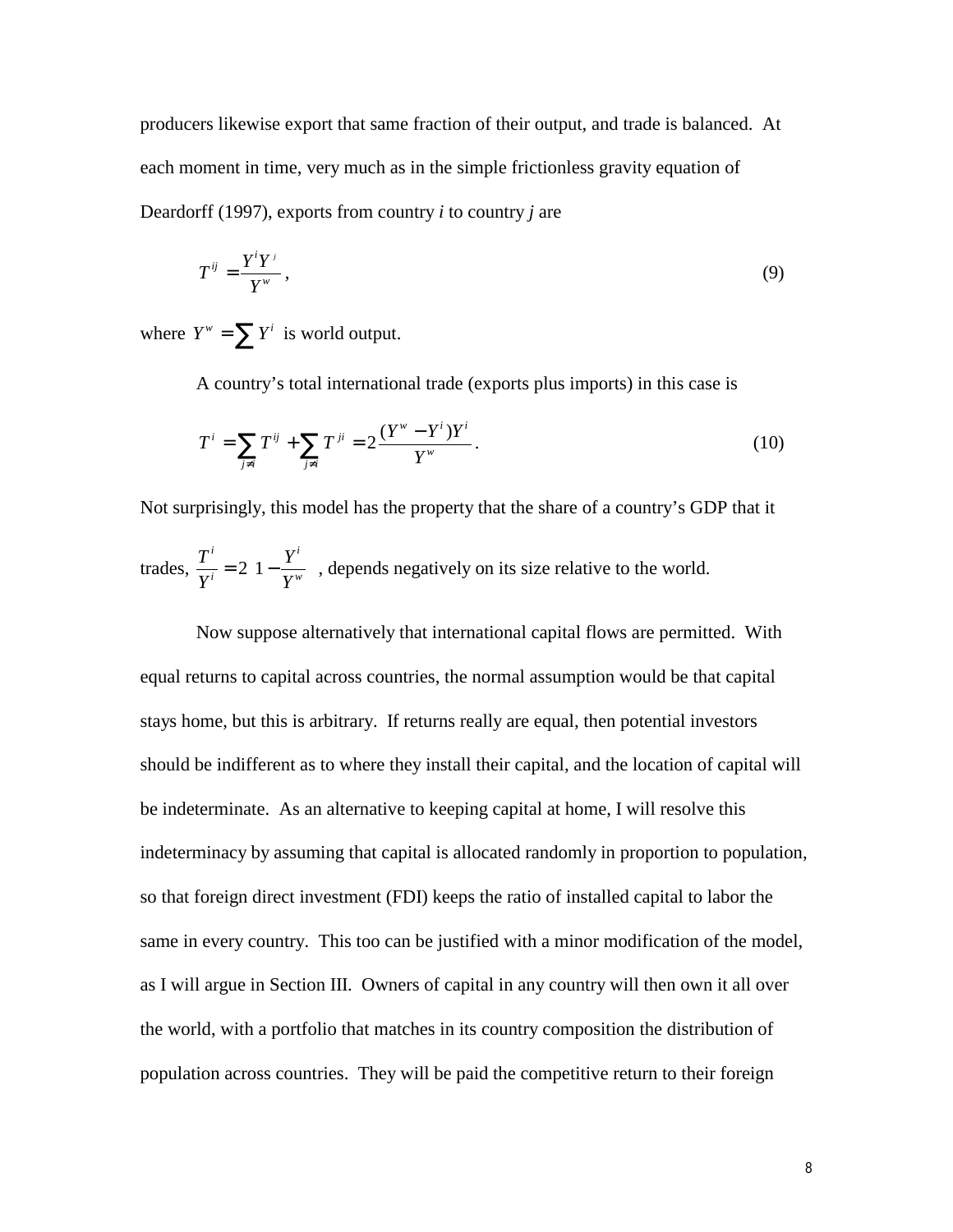capital, *b*, which they will collect as imports of the produced good. Those imports also measure the value of the exports of capital services.

What, then, will be the trade flows at a point in time with mobile capital? We must first distinguish GNP and GDP, both of which were presented until now by *Y<sup>i</sup>* . Let  $K^i$  be the capital owned by residents of a country, and  $K_i$  be the capital installed in that country.<sup>5</sup> Then, since all capital earns the return  $b$ , GNP of country  $i$  is

$$
Y^i = aL^i + bK^i \tag{11}
$$

and world output is

 $\overline{a}$ 

$$
Y^w (= Y_w) = aL^w + bK^w.
$$
\n(12)

Since installed capital is in the same ratio,  $k^w = K^w / L^w$ , in every country, however, GDP is

$$
Y_i = aL^i + bK_i
$$
  
=  $aL^i + bk^w L^i$   
=  $\frac{L^i}{L^w} Y^w$  (13)

In this model, a country's share of world income,  $Y^i/Y^w$ , can easily exceed or fall short of its share of world production,  $Y_i / Y^w$ , through ownership of capital abroad and through foreign ownership of domestic capital.

To specify international trade in this context of mobile capital, we need to clarify even further how various indeterminacies will be resolved. An owner of capital that is installed abroad who wants to invest the earnings in another foreign country could be assumed to collect its foreign earnings by importing goods, and then to export those same

 $<sup>5</sup>$   $K<sub>i</sub>$  is "on the ground," if you like, and thus the subscript.</sup>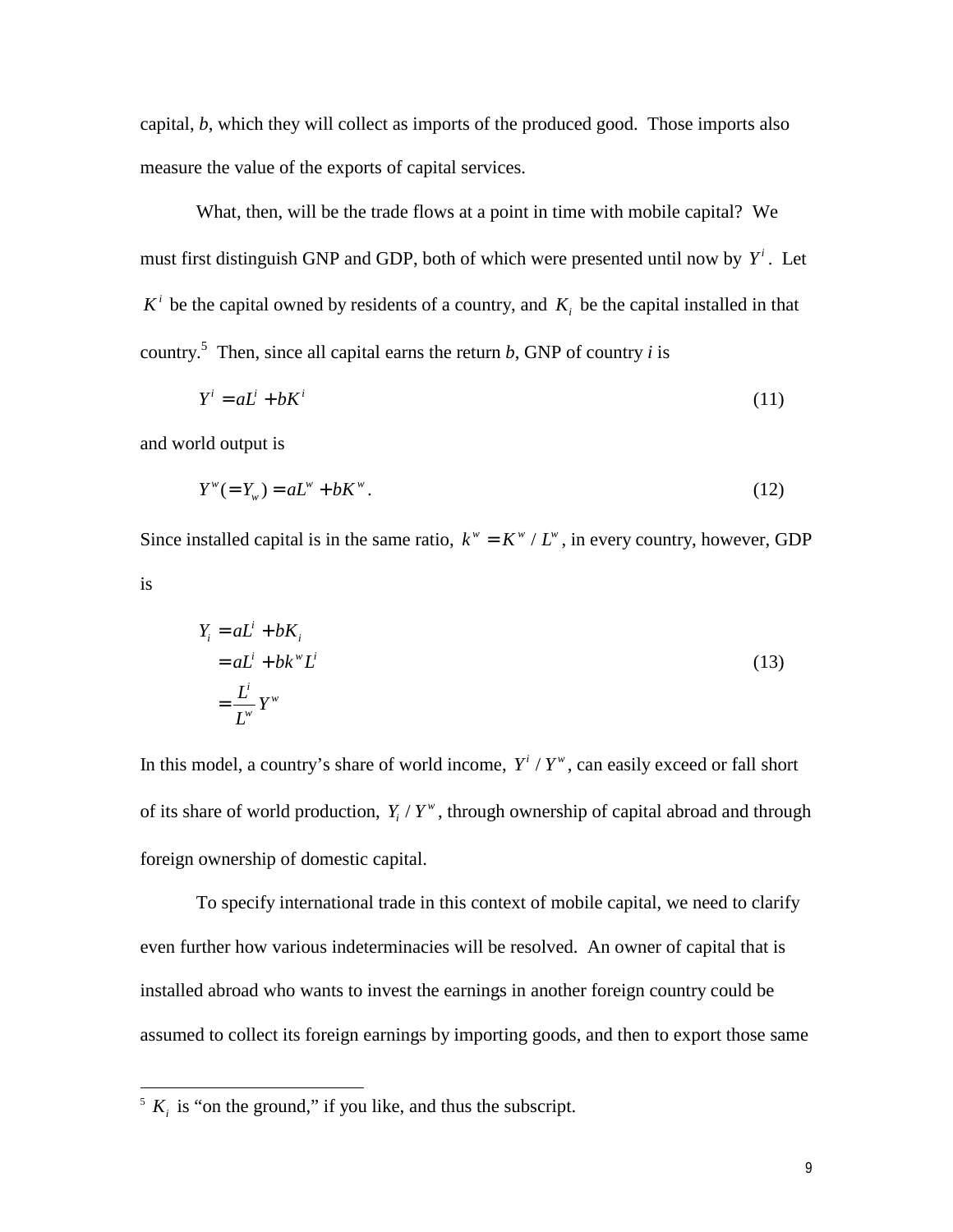goods for investment somewhere else. But that would amount to no more than re-exports which, if we allow them, could proliferate unduly in the model. Instead I will assume again that all producers place their outputs into a single world pool, and that those who earn any income buy from that same pool at random for both their consumption and investment needs. They then deliver the products either for consumption to their home countries or for investment to the countries where they want to install capital, that is, to all countries in proportion to population. Thus any investment gives rise to trade flows exported from countries in proportion to production and imported into countries in proportion to population. A given trade flow between two countries may be initiated, therefore, by an investor who is not located in either of those countries.

Note that again there is no facility for borrowing or lending, and therefore no possibility of countries spending more or less than their incomes. However there can be trade imbalances, as usually measured, since net capital flows will be matched by exports of the good (used for investment) in the same direction without any offsetting imports in the same period. The imports come later as income on that capital.

To derive trade flows, we need to consider consumption and investment separately. Let the GNP of country *j* be divided into consumption and investment:  $Y^{j} = C^{j} + I^{j}$ . Consumption goods will be purchased from all countries in proportion to their production, as above, giving rise to exports from *i* to *j* equal to  $(Y^{i} / Y^{w})C^{j}$ . Investment goods will be sourced in the same fashion, but they will be invested in, and therefore exported (from the source country) to, all countries in proportion to their populations. Thus the investment of country *h* (equal to its savings rate times its income,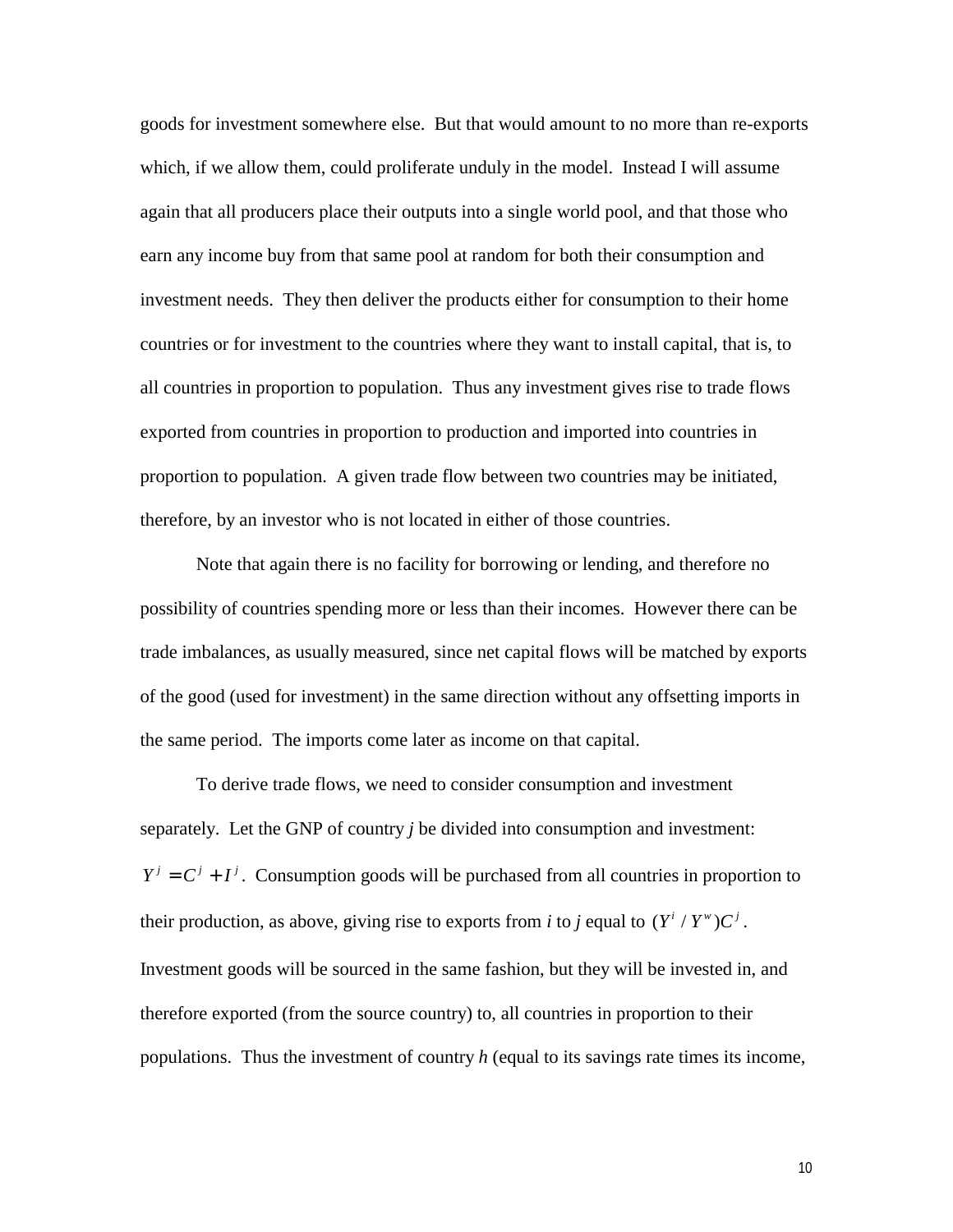$I^h = s^h Y^h$ ) gives rise to exports from country *i* to country *j* of  $(Y^i / Y^w)I^h(L^j / L^w)$ .

Total exports from *i* to *j* are therefore

$$
T^{ij} = \frac{Y^i}{Y^w} \left( C^j + \frac{L^j}{L^w} \sum_{h=1}^{N} I^h \right). \tag{14}
$$

Define the world savings rate as the GNP-weighted average of the national savings rates,

$$
s^w = \sum_h \frac{Y^h}{Y^w} s^h,\tag{15}
$$

and note that investment in proportion to population implies that

$$
\frac{L^j}{L^w} = \frac{K^j}{K^w} = \frac{Y^j}{Y^w}.
$$
\n(16)

Equation (14) can then be rewritten as

$$
T^{ij} = \frac{Y^i}{Y^w} \Big[ \Big(1 - s^j \Big) Y^j + s^w Y_j \Big]
$$
  
= 
$$
\frac{Y^i Y^j}{Y^w} \Big( 1 - s^j + s^w \frac{Y_j}{Y^j} \Big)
$$
 (17)

To understand the determinants of trade in this equation, realize first that a country's own savings has a negative effect on its imports, since whereas consumption requires mostly imports in a small country, savings and the consequent investment mostly goes into other countries and therefore requires imports into them, not into the country doing the investing. Likewise, imports depend positively on how much is produced in a country, GDP= $Y_j$ , compared to its residents' income,  $Y^j$ , since production is proportional to the labor force and new investment, which in turn uses imports.

Equation (17) says that trade will be given by the simple frictionless gravity equation if *both* of the following are true: the savings rate of the importing country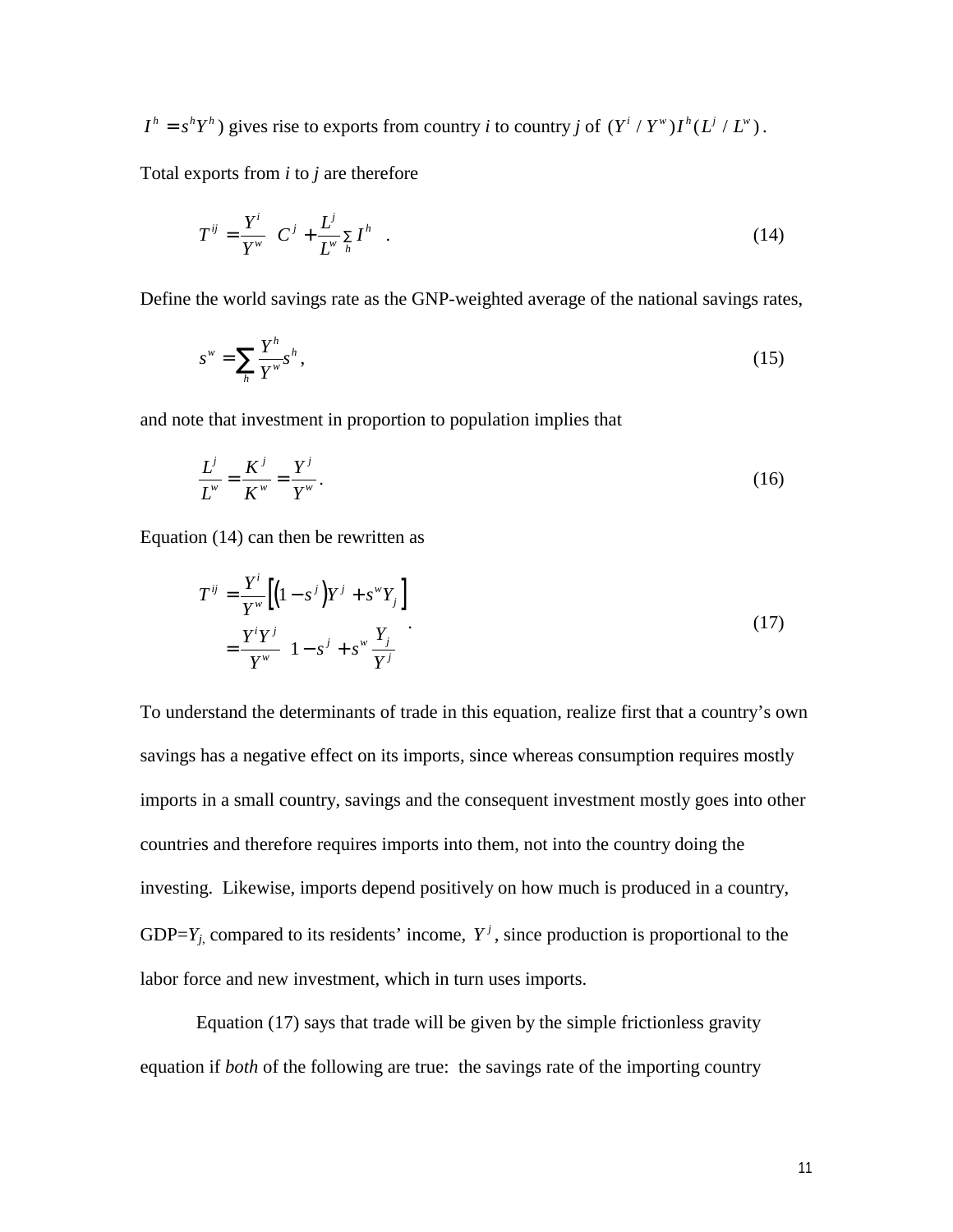equals that of the world, *and* the importing country has GNP equal to GDP; ie., it has no net capital flows.<sup>6</sup> Trade between two countries will exceed the simple gravity prediction if the importing country saves less than the world, since it will then be a big consumer and therefore importer; and/or if the importing country is a net host to foreign capital, since its imports for investment purposes will be greater than predicted from its own income and savings.

#### **Growth Effects**

 $\overline{a}$ 

Now consider what happens to output and trade over time as the countries follow the growth paths derived earlier in Table 1. There are several cases to consider, depending on the characteristics of the countries involved. These are summarized in Table 3, using the identification of certain benchmark countries that appears in Table 2. Specifically, I denote by  $\vec{i}$  and  $\vec{i}$  the countries with the highest population growth and savings rates, respectively,  $\overline{n}$  and  $\tilde{s}$  being the corresponding rates. Also, looking at per capita income, among hedonistic countries (which do converge to a steady state in per capita terms), I denote by  $\hat{i}$  the country with the highest steady-state per capita income, while among abstemious countries I denote by  $\hat{i}$  the country that tends toward the highest growth rate in per capita income. Countries that save more of their incomes than the world average savings rate defined in (15) are denoted with a forward arrow, while those that save less than the world average are denoted by a backward arrow. Throughout Table 3, rather than squeeze any of these indicators onto country superscripts, *i*, an

<sup>&</sup>lt;sup>6</sup> Interestingly, no extra conditions are required for the exporting country.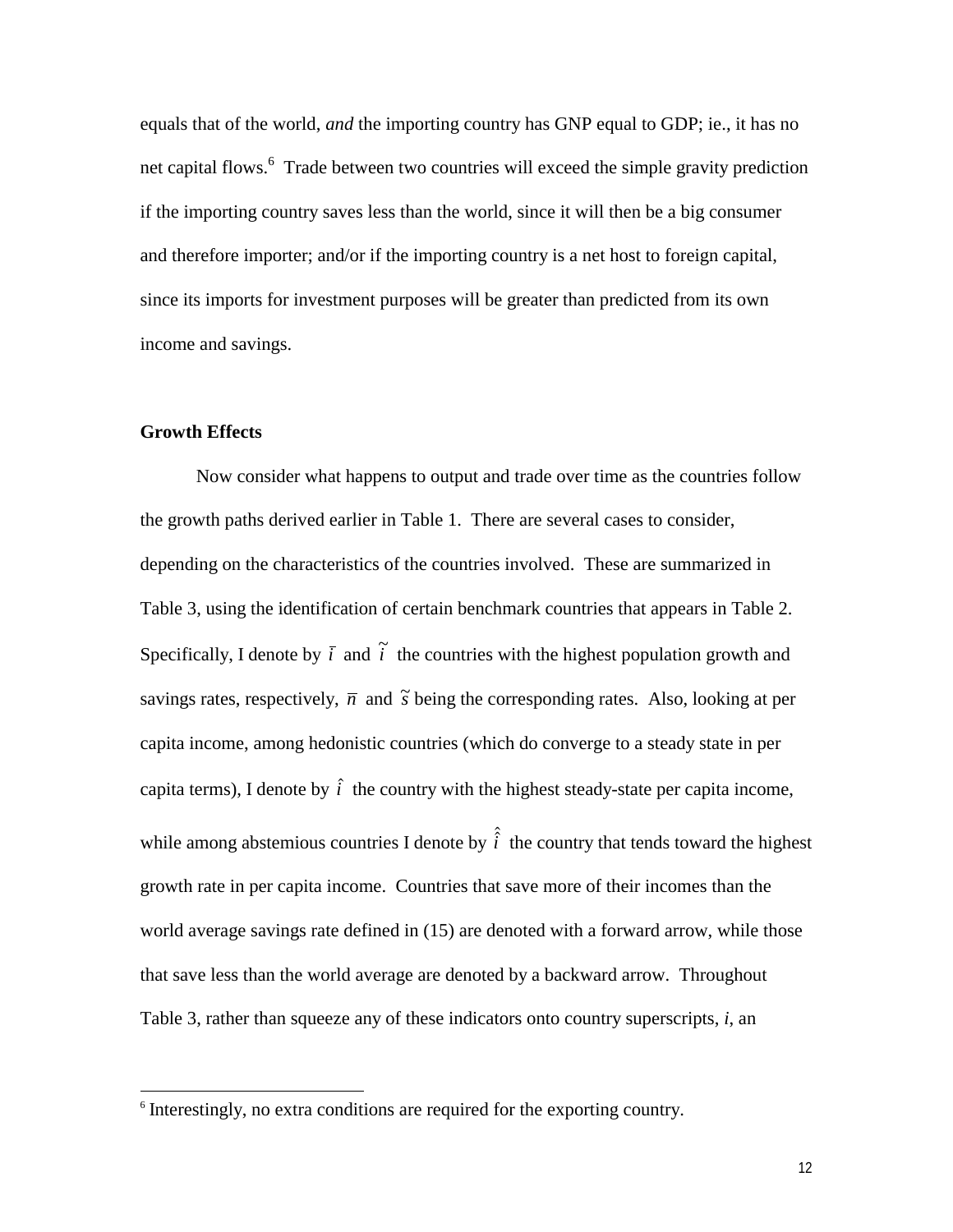indicator placed directly over any variable denotes that country, as indicated in the footnote to Table 3.

Table 3 then records the ultimate behavior of various shares and other variables that may be informative for the issues raised in the introduction. Specifically, it reports shares of world population, income, and production for countries, indicating whether these are (or asymptotically approach) a constant or the extreme values of zero and one. In the latter case, it indicates which of the benchmark countries, if any, come to dominate the world in the sense of having a share of one.

Next the table reports the behavior of trade shares – exports and imports – not as fractions of world trade but as fractions of a country's own production or income. Again, these shares may become constant at intermediate values between zero and one, or they may converge to zero or one themselves, indicating that trade will appear to become either more or less important over time for the country. The table also includes the ratio of a country's owned capital to the capital installed there, thus indicating its net capital position and therefore its reliance either on capital abroad for income or on foreign owned capital for production. Of course, in this meaningless trade (and investment) model, neither trade nor foreign direct investment play any substantive role and could be replaced by domestic sourcing and investment without cost. However, these ratios are likely, I believe, to approximate their values in various more complex models where trade and FDI do play real roles, as I will argue in Section III. More important, perhaps, they indicate the sources of international friction that may arise when international disparities in income are accompanied by extreme reliance on trade and/or FDI.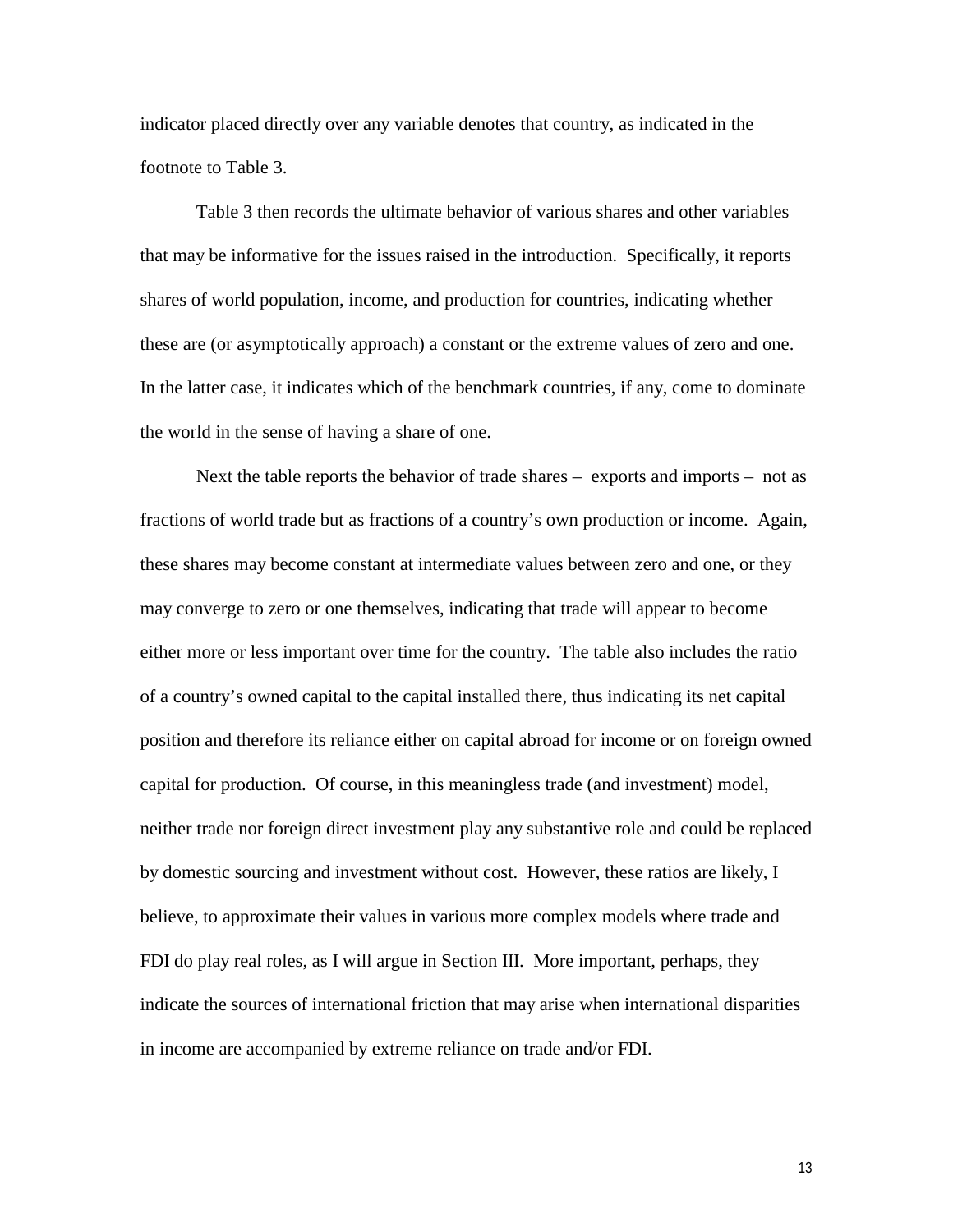Finally, Table 3 reports what happens to perhaps the most important variable in this model, per capita income. Only that of the most "successful" country is reported, and there only to say whether it approaches a constant or instead grows without bound. More important, however, is the indicator of which country it is that occupies this role, which varies across the cases considered. The final row of Table 3 then reports what happens to a measure of relative poverty, taken to be the ratio of per capita income in a given country to that of the country with the highest per capita income. Again, in this model, the actual performance of every country is independent of both the behavior of other countries and of the permissible interactions among them. Nonetheless, it is relative performance that often gives rise to concern by the public, and I would expect these conclusions to extend to many more complex models that allow for such interdependencies.

The columns of Table 3 correspond to the cases considered. The first four, in columns (3)-(6), concern a world of only hedonistic countries, which therefore all converge to steady-states, their per capita variables approaching constants. The last four columns allow for abstemious countries, and therefore endogenous growth. To explore the role of diverging populations, both sets of cases are divided into ones in which all countries share the same population growth rate and ones where they do not. Finally, each of the resulting four cases are in turn divided into ones without international capital mobility or (No FDI), and ones in which savers invest randomly in all countries in proportion to population, as described above.

My discussion of these results will focus on what they mean, rather than on much detail of their derivation, since many of them are obvious once you understand their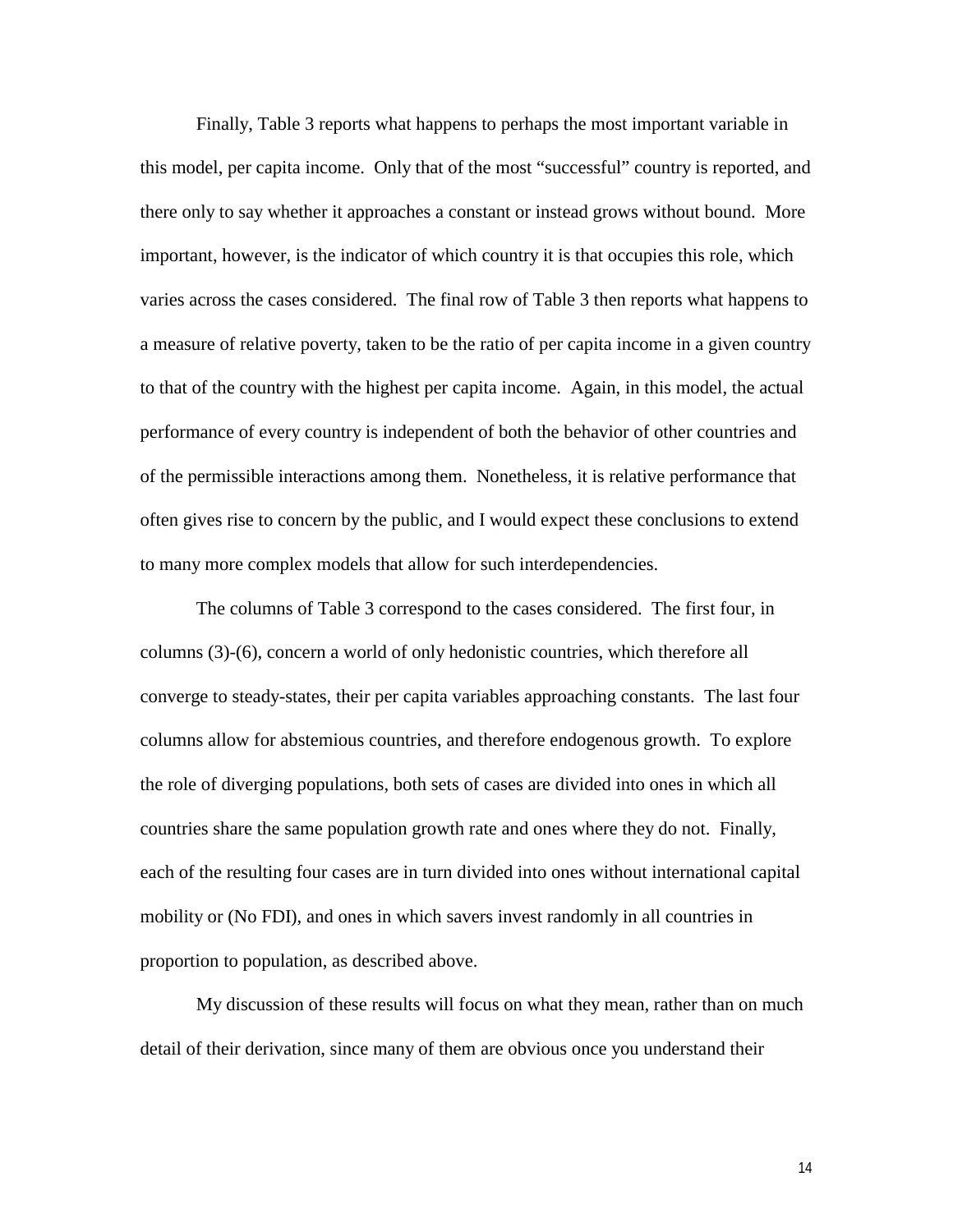meaning and the model. Despite my best efforts, the notation remains cumbersome, so that just expressing the results in words may be the larger part of my contribution.

#### *Growth Effects on Population*

 $\overline{a}$ 

Population shares are the most straightforward, of course, since population growth is exogenous. Without diverging populations, with all population growth rates equal, population shares are simply constant at their initial levels. With diverging populations, however, the country with the largest population growth rate<sup>7</sup> comes to dominate the world population, in the sense that its share of world population goes to one regardless of how small it may have started.

It is for this reason, I think, that other contributors to the literature on economic growth have tended to ignore the case of diverging populations, dismissing it as converging to a single closed economy. As we will see, and as I noted already in Deardorff (1994), this sweeps under the rug a lot of interesting dirt. For one thing, the countries whose shares of population go to zero nonetheless continue to exist, and their performance matters, as least to them. More importantly, just because a country's share of population goes to zero does not mean that its share of other relevant economic variables also dwindles to insignificance. Such a country may well come to own a significant and perhaps even dominant share of, say, world capital. That is the possibility explored in Deardorff (1994) with diverging populations and exogenous growth, and endogenous growth provides additional mechanisms for it to happen.

 $<sup>7</sup>$  I will assume for this and other identifications of countries with the highest levels or rates of variables that</sup> they are unique. In many cases, like this one, if more than one country were to tie for the maximum, we could redefine countries to combine them.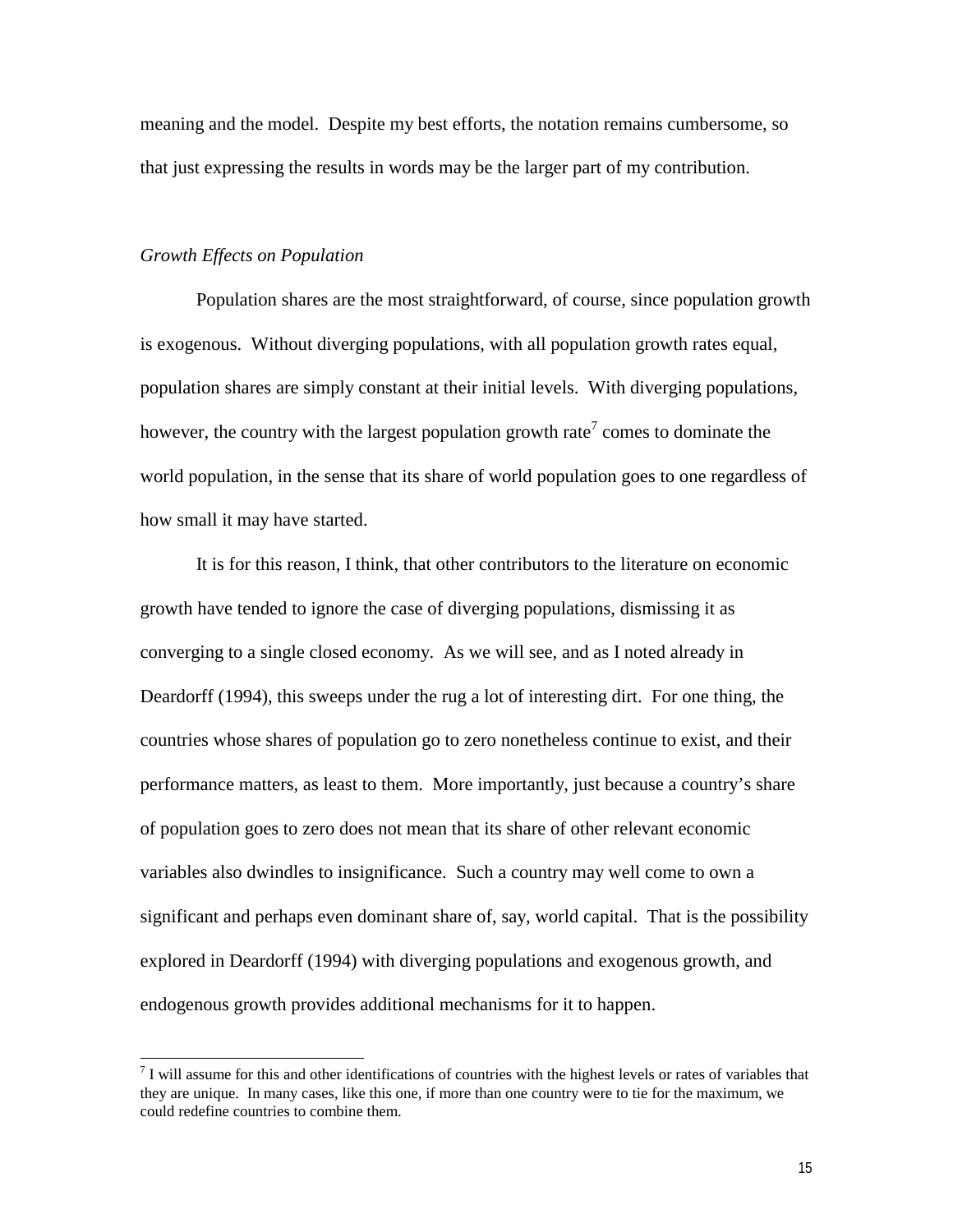#### *Growth Effects on Income and Production*

To see this, consider what happens to shares of world income and production. Ignoring FDI for the moment, these two shares – denoted  $\omega^i$  and  $\gamma^i$  in Table 3 – are equal. With hedonistic countries per capita incomes become constant in steady state, and with equal rates of population growth this means that total incomes also remain constant relative to one another. With unequal population growth rates but all countries still hedonistic and hence in steady states, the fastest growing population has the fastest growing income, and its share of world income and production therefore also goes to one, perhaps justifying one in dismissing it as being essentially a closed economy. But if any countries restrain either consumption or population growth sufficiently to be classed as abstemious, then their incomes will grow faster than their populations in the long run and it is possible for their incomes to even grow faster than the fastest growing population. If that happens, especially if the fastest growing population is also hedonistic, as is plausible, then the abstemious country acquires a share of income that eventually approaches 100%.

Which country is it that comes to dominate the world economy in this way? With equal population growth rates the answer is simple. From (H) in Table 1, the growth rate of output is highest for the country that saves the largest fraction of its income,  $\tilde{i}$ , and its growth rate must also be larger than the common *n* or no country would be abstemious. Therefore it is this highest saving country,  $\tilde{i}$  , that asymptotically accumulates a share of world income,  $\tilde{\omega}$  , equal to one.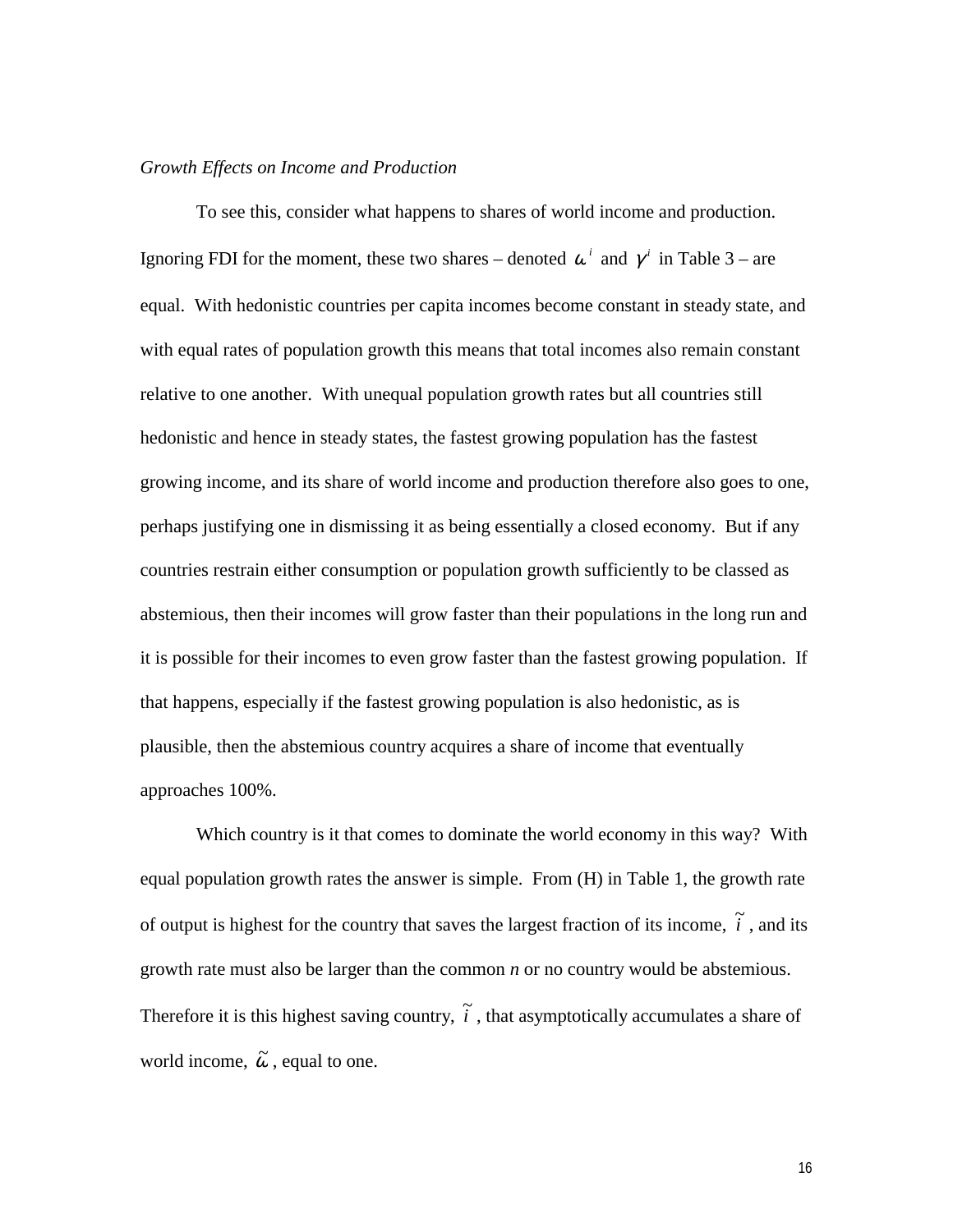If population growth rates are not equal, then there are two growth rates of GNP that compete for being the highest. One is the growth rate of the highest saving country,  $\tilde{s}$ *b* from (H). The other is the growth rate of the fastest growing population,  $\bar{n}$ . If the former exceeds the latter, then the high-saving country,  $\tilde{i}$  , will again dominate the world economy. But if  $\bar{n} > \tilde{s}b$ , then even though the high-saving country is growing without bound in its own per capita terms, it is dwindling to insignificance compared to both population and income in  $\overline{i}$ .

Note that in this case the high-population-growth country,  $\bar{i}$ , is itself hedonistic, since if it were abstemious its own rate of growth would exceed  $\bar{n}$ . Thus we have here a world economy that is not growing in per capita terms, even though there are abstemious countries within it who are enjoying ever increasing per capita incomes.

Suppose now that capital is mobile. This matters only for the location of capital and therefore production, both of which will now be proportional to population. Shares of world income behave as already described. Shares of world production, however, do not. Instead, these are equal to shares of world population, becoming constant when countries share equal population growth rates and otherwise approaching one in the country with the fastest growing population.

#### *Growth Effects on Trade*

Consider now the share of its output that each country exports, and the shares of its income that it imports. With only a single homogeneous good produced anywhere and both buyers and sellers indifferent among those with whom they might transact, the assumption here is that transactions are determined randomly in proportion to amounts of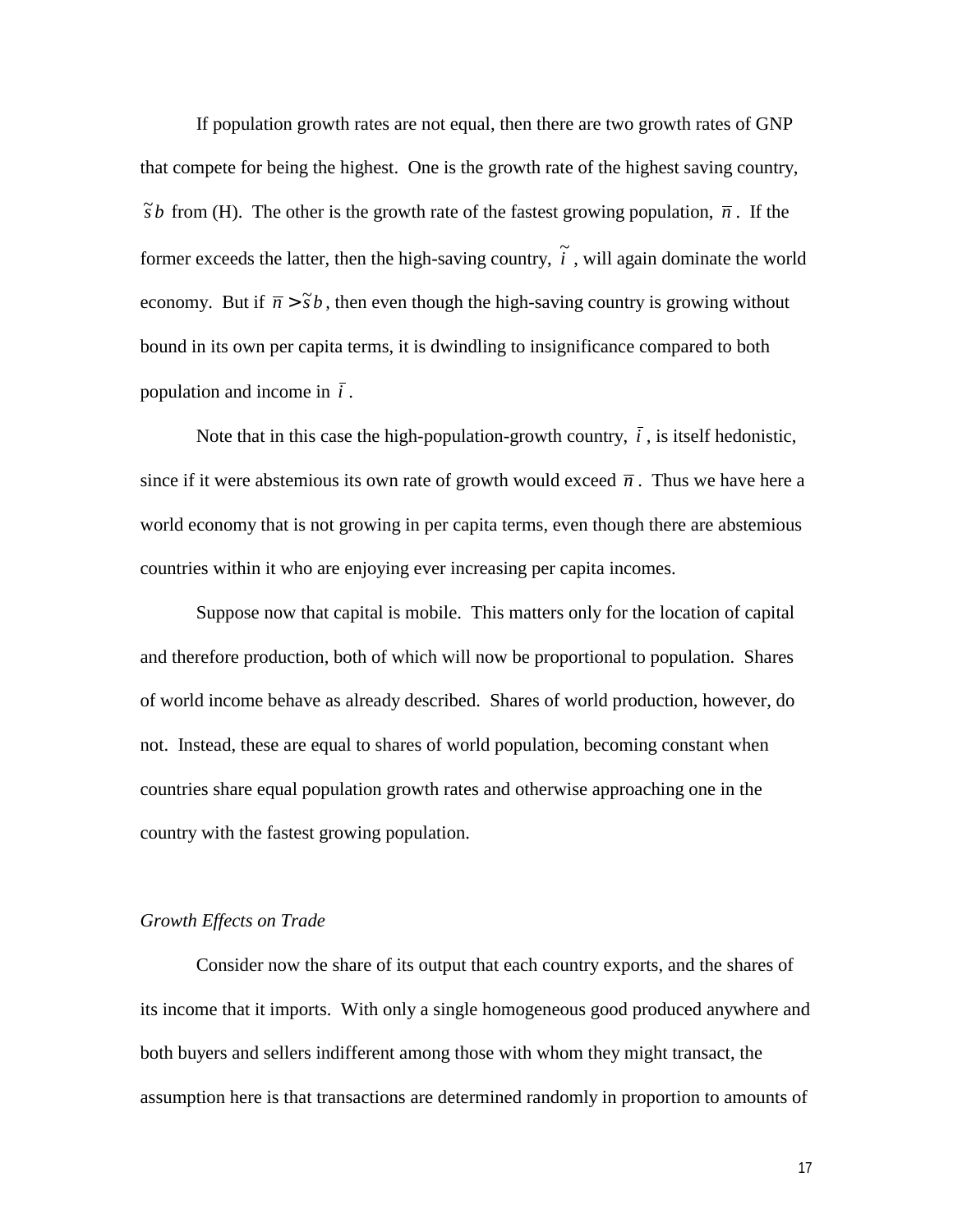production and income. That is, all buyers buy from all countries in proportion to their shares in world output, while all sellers sell to all countries in proportion to world demand.

With immobile capital, the resulting trade patterns are straightforward. A country's producers sell to its own market only a fraction of their output equal to their country's share in world income,  $\omega^i$ . Therefore they export the rest, which is the fraction  $(1 - \omega^i)$  of production. Buyers, spending their entire incomes on either consumption or investment, similarly buy from domestic producers only their share of world production,  $\gamma^i$ , and import the rest, the fraction  $(1 - \gamma^i)$ . These results are reported only in column (3) of Table 3, but they are valid in all of the columns without FDI, where they have been used instead together with the above results on income and production shares to report where the trade shares go to zero and one. For example, in column  $(5)$ , since with unequal population growth and hedonistic countries both income and production shares go to one in the country with highest population growth, this country's trade also falls to zero since it has nobody of any size to trade with. All other countries, on the other hand, sell essentially all their output to the high-population-growth country, and they import equally from it, because of its dominant share of both income and production.

With mobile capital the situation is somewhat different, as already noted above in equation (17). Each country still purchases goods equal in value to its income for the purposes of both consumption and investment, and it buys them at random from other countries in proportion to where they were produced. However, whereas it imports goods for consumption into its own country, most of what it buys for investment is delivered elsewhere, following its own FDI, into other countries in proportion to their populations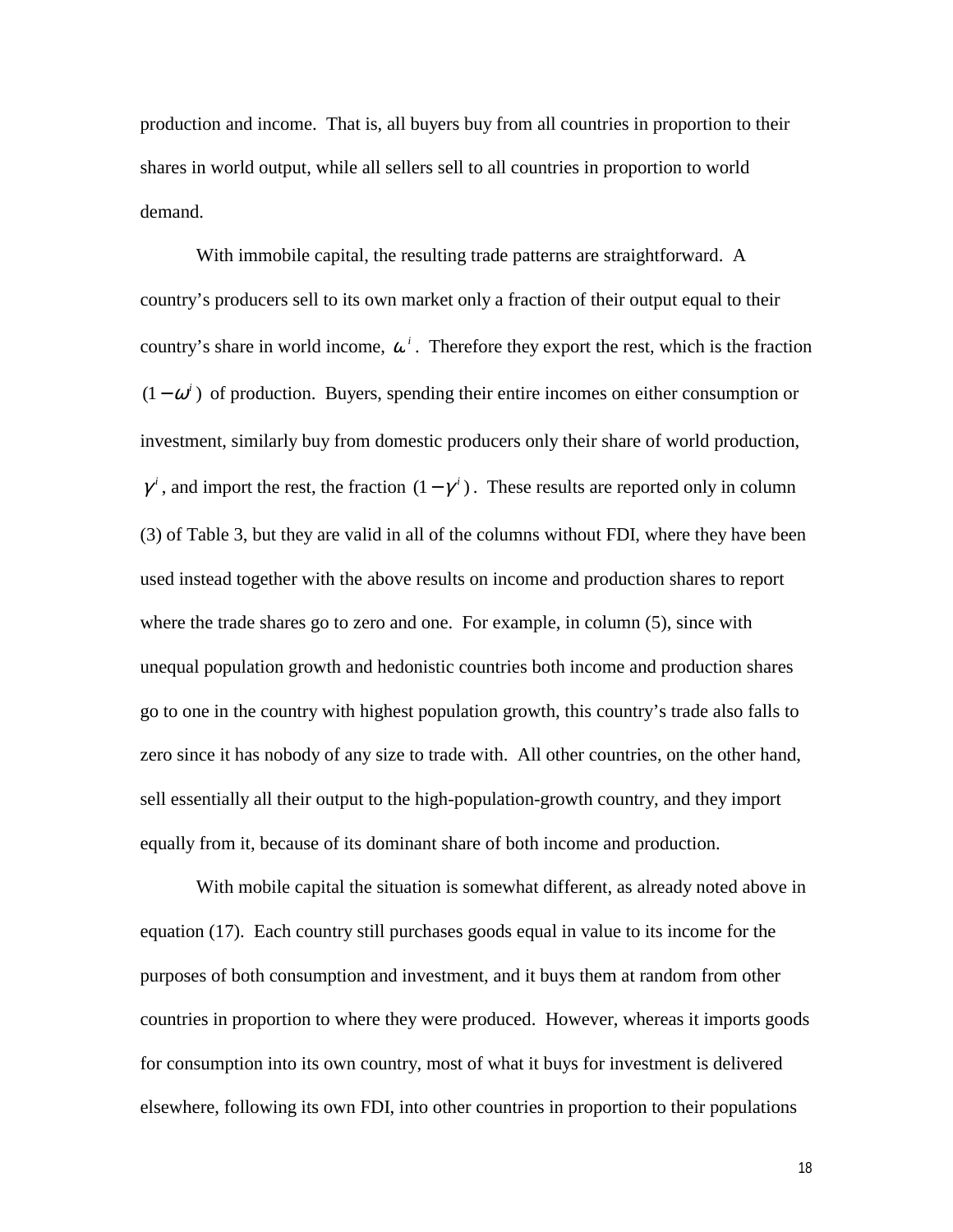and therefore in proportion to their shares of capital and output. On the other hand, while a country's own income may now lead to less imports than before, the country will also be importing goods on behalf of its foreign owners of domestic capital. How all these forces balance out is unclear and complex, as equation (17) indicates. But (17) also shows that as long as savings rates do not differ greatly across countries and countries' GNP and GDP are not too far apart, then trade flows will be approximately what they were with immobile capital. Therefore in column (4) of Table 3 I have shown the trade shares as being approximately the same with FDI as without, and I have not tried to distinguish the cases of FDI and No FDI in the remainder of the table.

#### *Growth Effects on Investment*

Even more important than trade for the public's perception of the world economy may be the role of foreign direct investment. There are several ways one could measure this, and I have chosen to look at the ratio of capital owned by a country to capital installed in it. Since the former includes capital installed abroad, this does not tell us how much of domestic capital is foreign owned, which I will note separately from the table in the discussion here. Rather, this ratio tells, in the only sense meaningful in this real model, whether a country is a net creditor or a net debtor in world markets. That is, does it own more or less capital than it employs?

Without FDI, of course, this ratio is one. With FDI and also with equal population growth rates, but regardless of whether capital is growing faster than population or not, capital installed in each country will grow at the same rate (since it is invested in proportion to population), while capital owned will grow faster or slower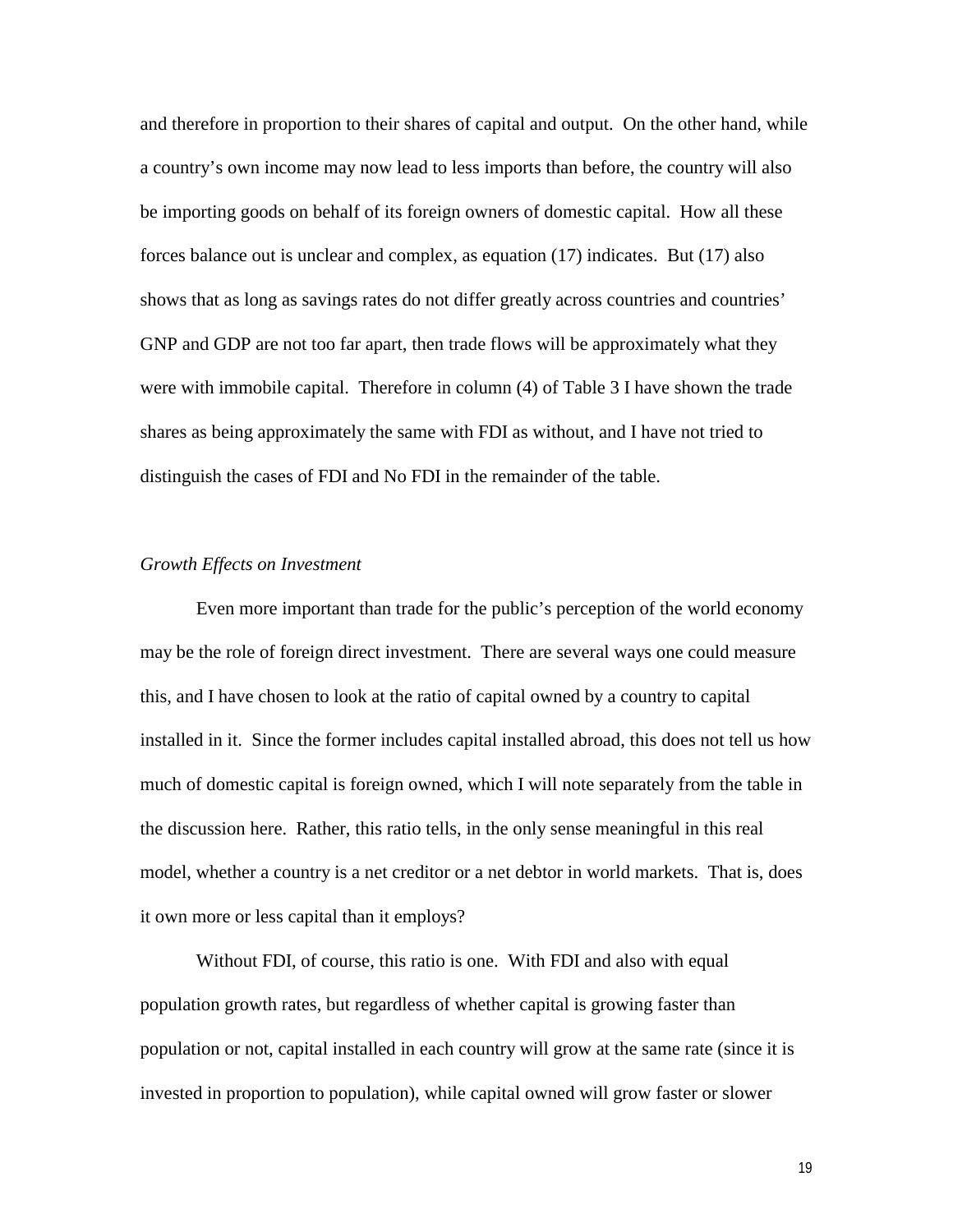depending on savings. Thus, high saving countries will accumulate more capital than they can accommodate domestically and will become net creditors, while low saving countries will become net debtors. This is shown in columns (4) and (8) of Table 3 in terms of the countries that were identified in Table 2 as saving above and below the world average.

With unequal population growth rates, I am pretty sure that the same thing happens, but with one exception. Now the country with the fastest growing population,  $\overline{i}$ , attracts ultimately 100% of investment. Thus it becomes the location for virtually all of world capital. If its share of world income is also one – as it is in column (6) and in column (10) if  $\bar{n} > \tilde{s}b$  – then its owned and installed capital approach equality. If on the other hand an abstemious high-saving country saves enough to dominate world income, then *it* will own virtually all world capital, which will be installed in  $\bar{i}$ . In that case,  $\tilde{i}$ owns infinitely more capital than is located within it, while  $\bar{i}$  owns hardly any. In both cases, all other countries will behave as in column (4).

#### *Growth Effects on Per Capita Income*

Consider finally per capita income. With only hedonistic countries, all converge to steady states in which per capita income is constant, even though, with diverging populations, total incomes grow at different rates. From (B) we see that if population growth rates are equal, then steady state per capita income varies only with the savings rate, and is highest for the country that saves the most,  $\tilde{i}$  . With diverging populations, on the other hand, a country can offset a somewhat low savings rate with a low population growth rate, and the highest per capita income may be found in a different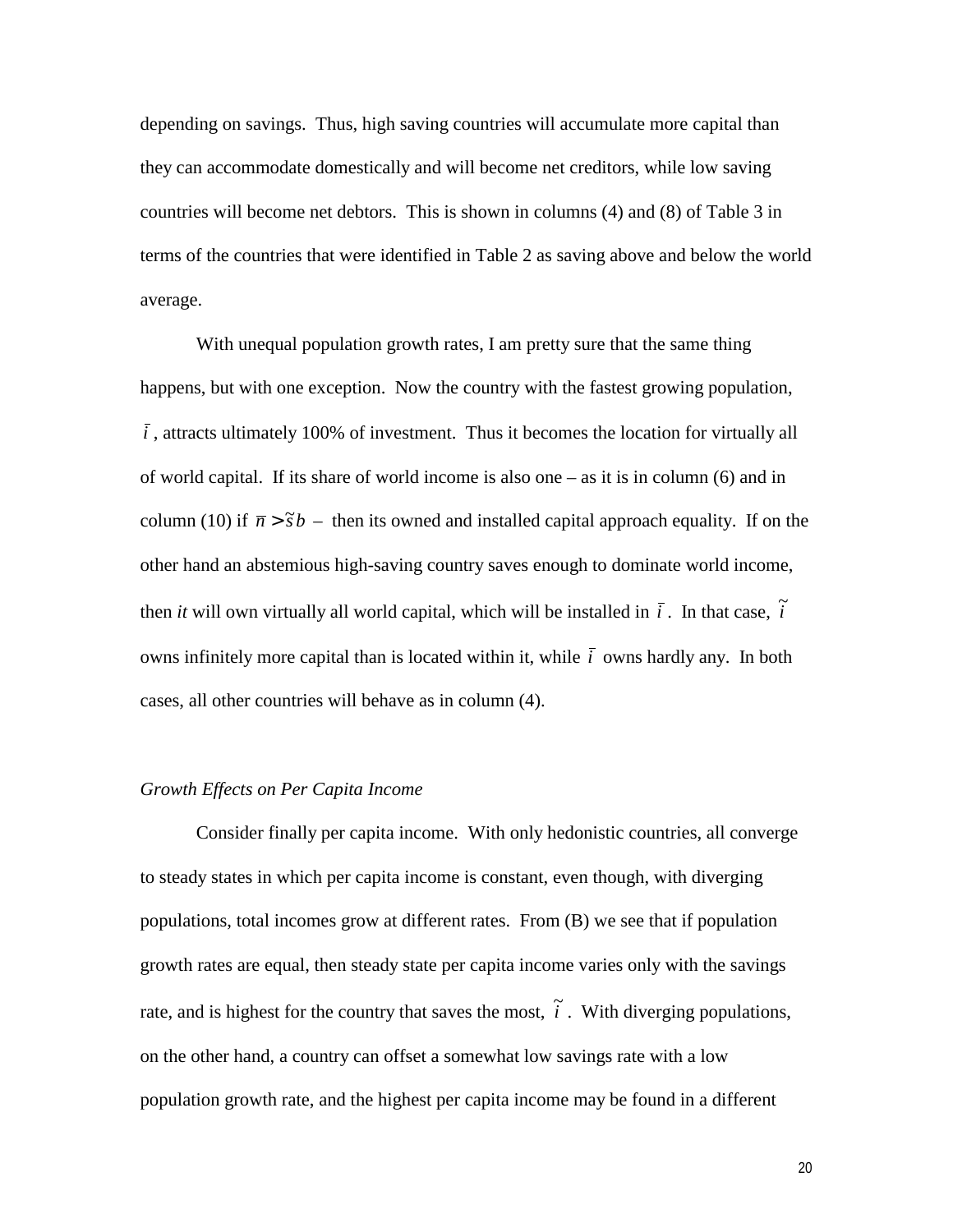country, one I have called  $\hat{i}$  in Table 2. The per capita income of other countries relative to that maximum – what I have called relative poverty  $\rho^i$  – also converges to a constant. How far short of the maximum individual countries fall depends on the variation across countries in savings rates and population growth rates, but it is in any case bounded above zero.

The situation is quite different if any countries are abstemious. Per capita incomes of such countries grow without bound at growth rates that converge to positive constants. Whatever may be the relative ranking of countries by per capita income initially, all that matters in the long run is who grows fastest. That country's per capita income will eventually surpass all others, and it will grow to be infinitely large relative to them. With equal population growth rates, finding that country is easy. From (G) it is again the country with the highest savings rate,  $\tilde{i}$  . With diverging populations however, slow population growth can again boost a country's growth rate, and the maximum is achieved by the country I have identified as  $\hat{i}$ . Thus the same parameters, savings and population growth, matter and in more or less the same ways for per capita incomes in abstemious countries as in hedonistic ones. But the implications are now far more dramatic, since the abstemious countries achieve long run growth and therefore approach infinite per capita incomes.

More importantly, perhaps, if residents of these countries begin to compare per capita incomes across borders, what they will find will be much more startling and perhaps more troubling when they compare to hedonistic countries. All but the residents of country  $\hat{i}$  will find themselves falling ever further behind it in terms of per capita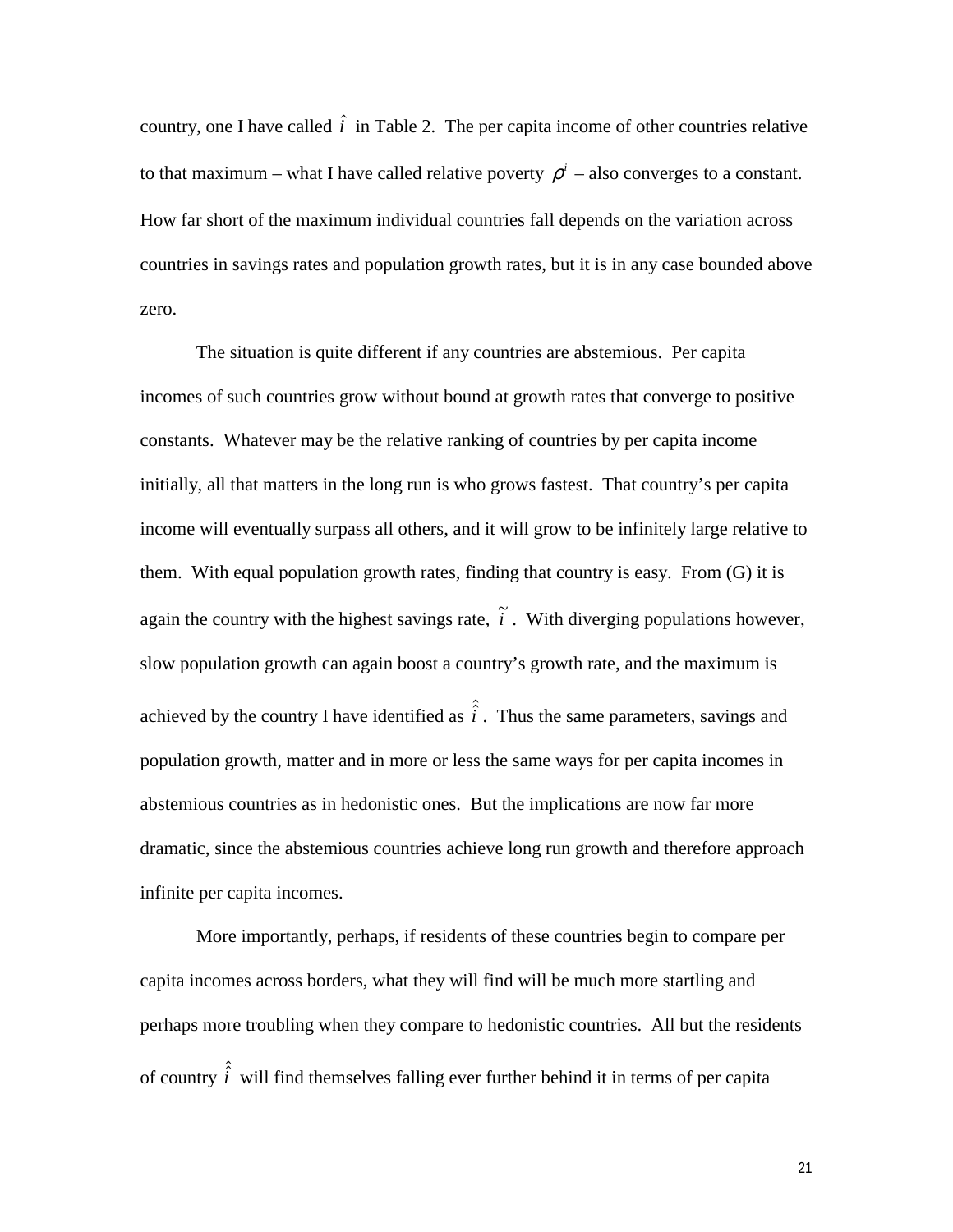income. And while other abstemious countries will have the consolation that their own per capita incomes are nonetheless rising over time, hedonistic countries won't even have that to console them.

#### **Prospects for Inequality, Envy, and Resentment**

I asked at the outset what endogenous growth models might tell us about the prospects of future inequality of incomes across countries. Clearly the model here presents a discouraging picture. Like exogenous growth models, this model says that countries that differ in their saving behavior and population growth rates will also differ in the long run in their per capita incomes. That, no doubt, is as it should be. But the endogenous growth model goes on to say that if countries save enough relative to their rates of population growth for endogenous growth to be possible, then these same differences will lead to increasing divergence in per capita incomes across nations. The possibility of endogenous growth itself is certainly a hopeful implication of the new endogenous growth theory. But the accompanying possibility – which is almost inevitable in the very simple model explored here – is less encouraging. For it means that growth could be accompanied by increasing envy across national borders and perhaps international frictions as a result.

By allowing the model to include both international trade and direct investment, albeit in a very simplified and not very meaningful form, the model also suggests the form that these frictions might take. Note that as we move to the right in Table 3, there is a tendency for the trade shares to become more extreme, and also eventually for the same to happen to some of the owned shares of capital. That is, as savings and population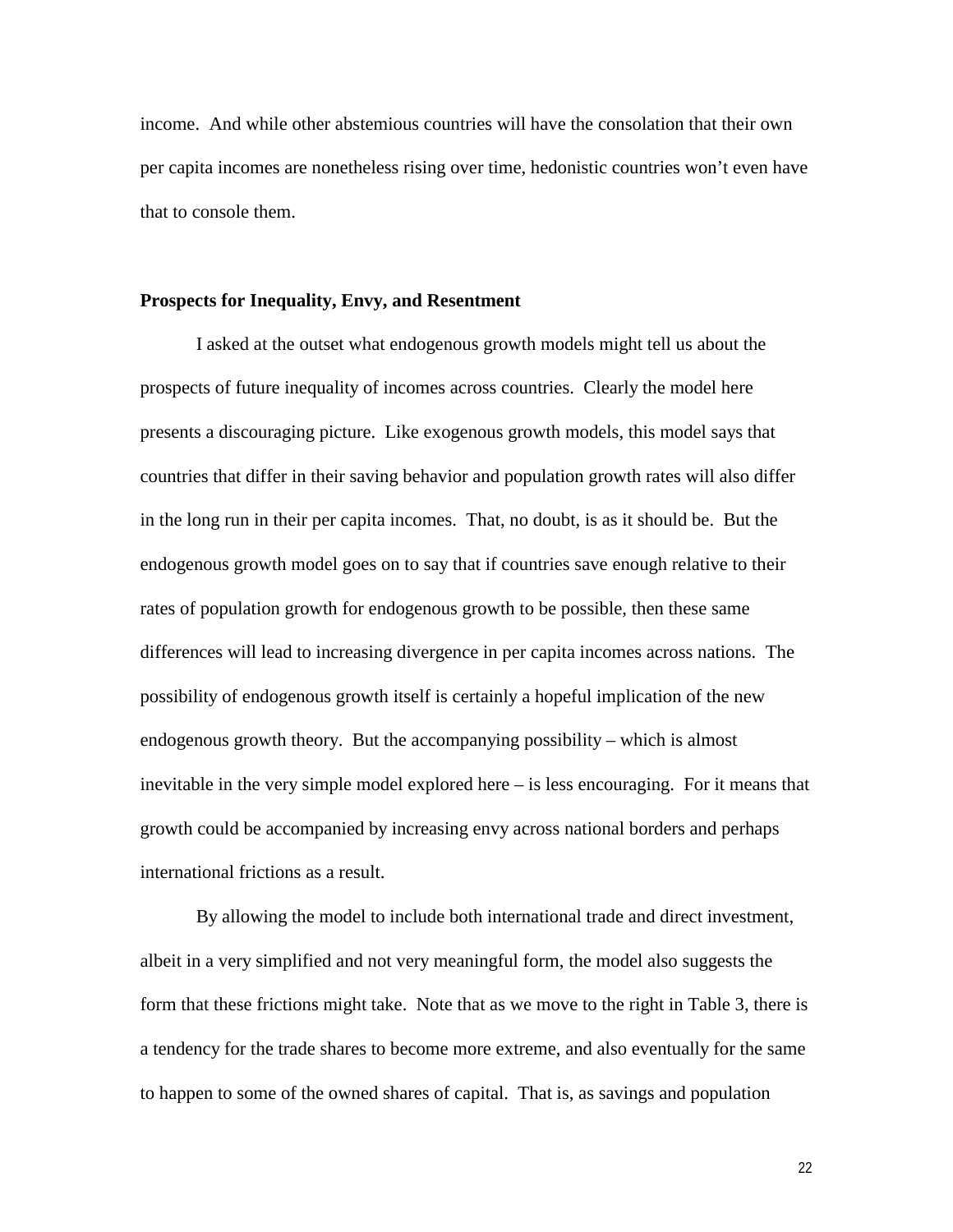growth parameters become more diverse and abstemious, not only does international per capita income inequality increase; some countries also find themselves depending ever more heavily on trade and, if permitted, on international investment. For example, in columns (3) and (4), export and import shares converge to constants between zero and one. In all other columns, however, the trade shares of all but one country go to one, because all but the largest countries find themselves relying almost exclusively on a single other country to market their products and to source their consumption and investment needs. In some cases though not all, this other country is also one whose per capita income is growing infinitely large relative to their own.

With international investment, this reliance on a foreign, richer, country may be even more pronounced. Consider the case of country  $\bar{i}$ , whose population grows faster than any other country. If the highest saving country,  $\tilde{i}$ , grows even faster ( $\tilde{s}b > \overline{n}$ ), then the owned share of capital in  $\tilde{i}$  goes to infinity while that in  $\tilde{i}$  goes to zero. What this means is that, in the most populated country, the share of capital owned by foreigners approaches 100%. The high-saving country may not be the richest in the world  $(\hat{i} \text{ may } )$ be some other country with a lower population growth rate), but it is surely richer than  $\bar{i}$ . Thus the huge population of the poorer country finds itself becoming ever poorer relative to the high-saving country, and because of the latter's ownership of most of its capital, it may feel exploited by it. This is surely a recipe for resentment and worse.

This is a baleful picture I have painted, and one that draws heavily on some very extreme and nonstandard assumptions. Obvious candidates for questioning are my assumptions that population growth and savings parameters are constant and that international trade and investment occur randomly and as a matter of indifference. In the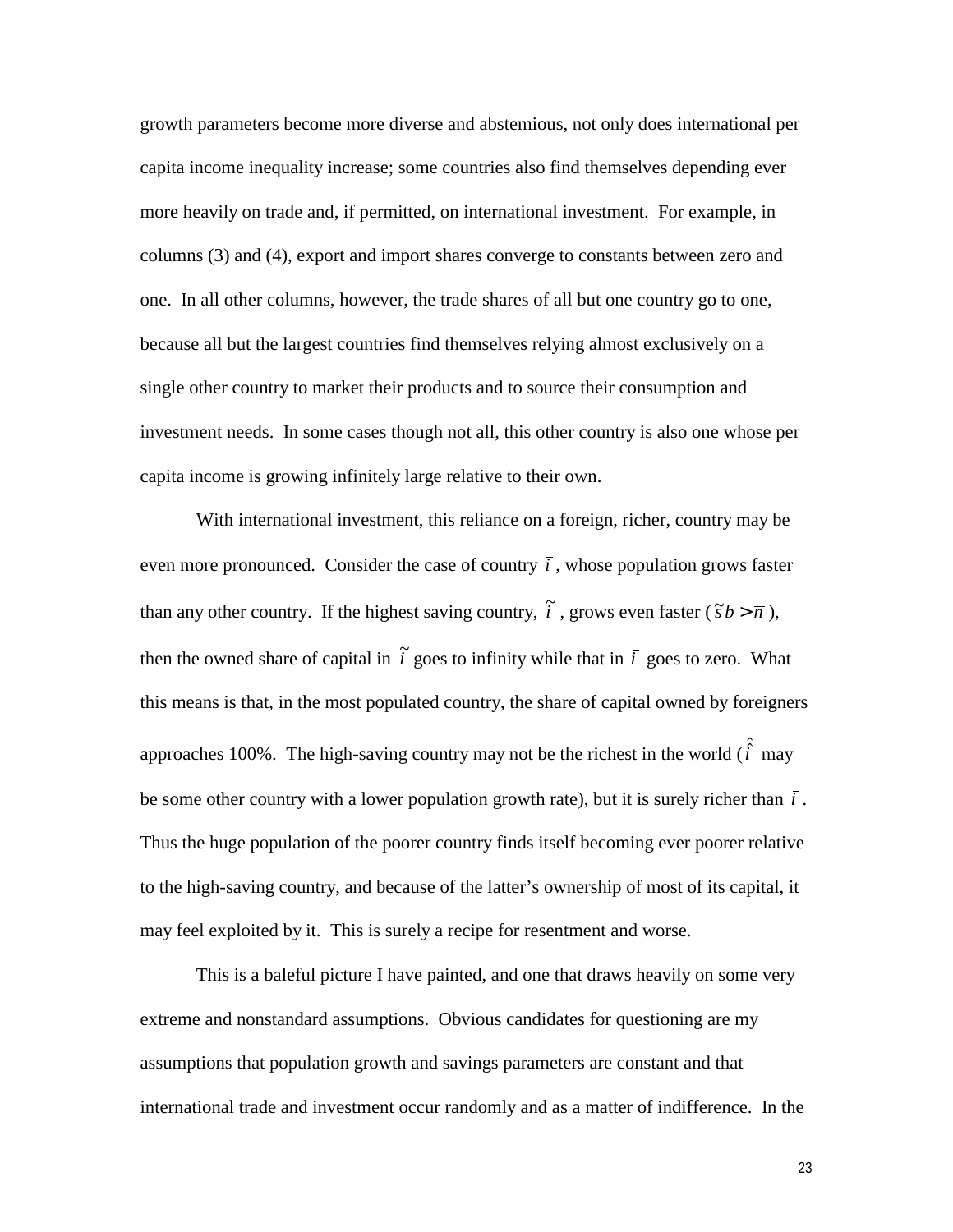next section I will examine each of these assumptions to see whether they are too severe to permit my analysis any credibility.

#### **III. Evaluation of Assumptions**

Clearly the assumptions just mentioned are either uncharacteristic of the real world, or unusual in the growth literature, or both. The question is whether they seem likely to have driven the results in ways that more plausible or familiar assumptions would not. I can give no sure answer to that question without actually building and solving the models that these assumptions were in part selected to avoid. But a brief discussion of each can suggest, I think, that the message of the simple model is robust.

#### **Constant Savings Rate**

Early growth models like Solow's (1956) that assumed constant savings propensities were soon replaced by models with one form or another of optimal savings behavior. However, tractable versions of these models have replaced the simple constant savings rate with even more implausible assumptions about individual's preferences and biology, such as infinite lives with constant time preference, or two-period lives with ineffectual retirement. And they have not really altered the key feature of the constant savings rate that drives results in this model: that individuals with different attitudes toward the future will save different fractions of their incomes, even in otherwise similar economic circumstances. If differences in culture across countries continue to lead people to save differently, then the aspects of economic performance explored here, which depend on such differences in savings, seem likely to continue to play the sorts of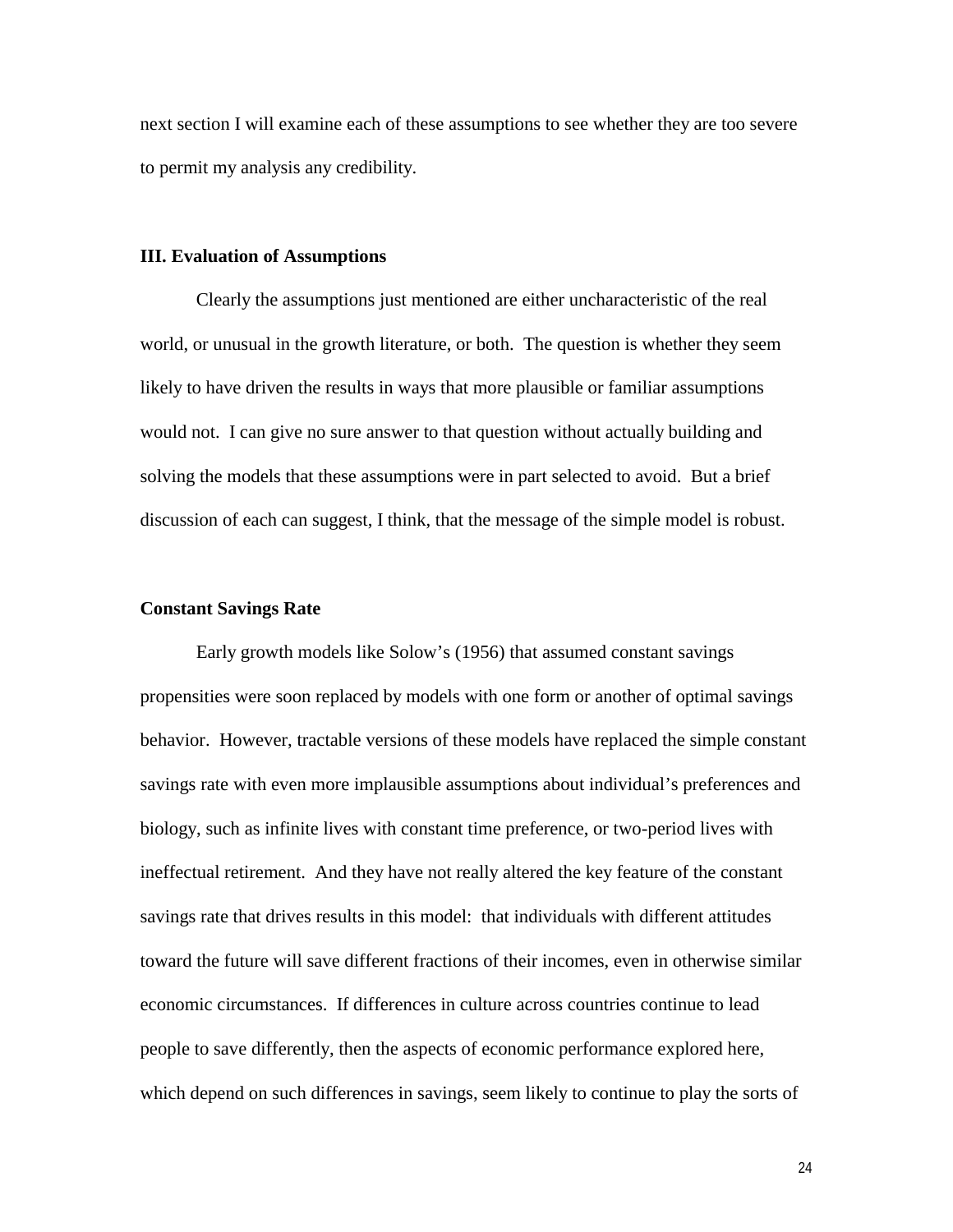role ascribed to them here. The only way out of this that I can see is for increasing economic interaction through trade and investment to so homogenize world cultures that such differences across countries disappear.

#### **Constant Population Growth Rate**

The assumption of a constant population growth rate is more standard in the literature on economic growth than the constant savings rate, but it is probably less justifiable for the purpose of this paper. Evidence abounds that birth rates and death rates, on which population growth depends, vary with income, and in particular that population growth rates are likely to fall as real per capita income rises sufficiently beyond subsistence. This obviously would matter a great deal for the results in this paper. However a moment's thought suggests that allowing for this would only make matters worse. Countries could now differ in their population growth rates *because* of their differences in income, and those differences in population growth would then exacerbate the differences in per capita income. One does not need this paper to raise concern about the long run implications of such a mechanism, but it certainly does not assuage concern.

In addition, just as cultural differences across countries might be expected to maintain differences in long run savings rates under any plausible theory for determining them endogenously, so too will cultural differences cause population growth rates to differ.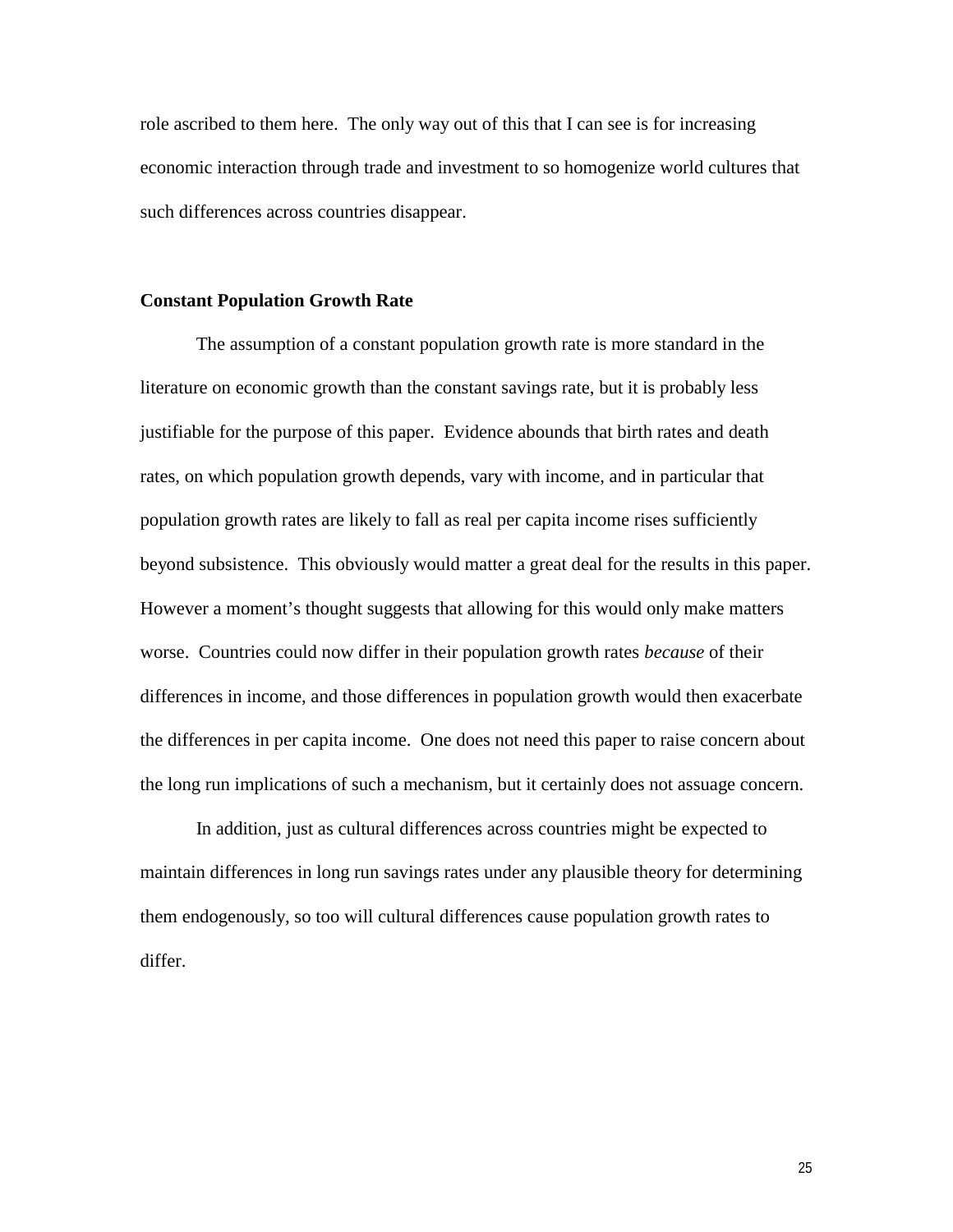#### **The Meaningless Model of Trade**

The model of international trade that I have used in this paper is really no model at all. By having all countries produce the same homogeneous good and trade it randomly, I have avoided all of the usual reasons for trade, such as comparative advantage, increasing returns to scale, product differentiation, and so forth. Along with many of these familiar theories of trade go both sources of gain from trade, and possible costs of trade (such as factor dislocation) that my approach also excludes. If these benefits and costs could ever be big enough to swamp the effects of growth that I have looked at, then my results would deserve little confidence.

However, long experience with traditional models of international trade suggests that the static welfare effects of trade are comparatively small, and therefore unlikely to outweigh the effects of growth. More recent models of the New Trade Theory, with their increasing returns to scale, offer the chance for larger welfare effects, but to some extent my choice of the AK model to represent endogenous growth was precisely to capture some of these effects. In any case, it is not obvious to me how allowing more explicitly for increasing returns could undermine the implication of this paper about increasing inequality.

Still, to comfort those who may find my meaningless trade model unsettling, let me note that other more conventional models do exist that ought to behave just like it. The simplest is a variant Krugman's (1979) model of monopolistic competition.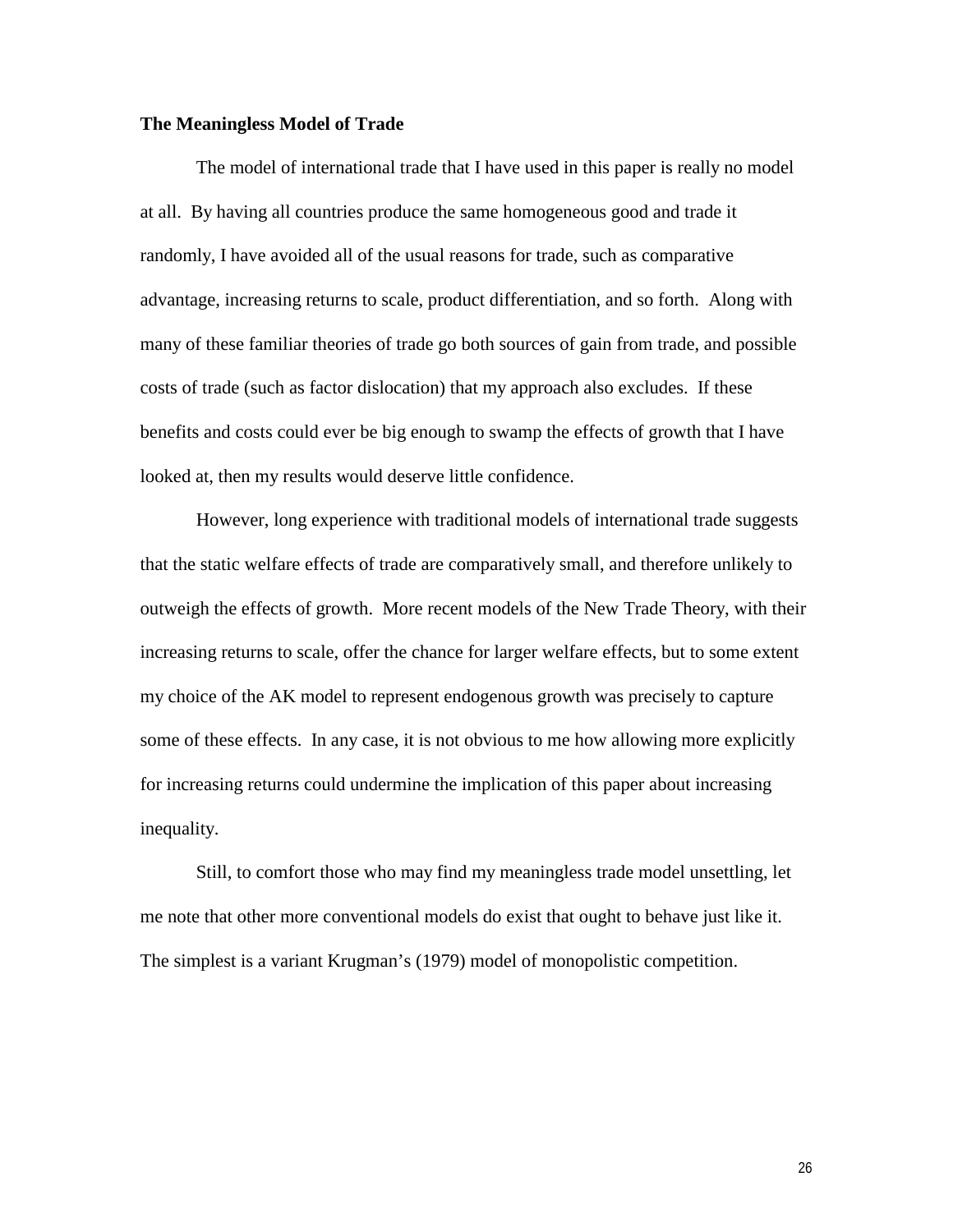#### *A Monopolistically Competitive Trade Model*

Suppose then that countries do not after all produce a single homogeneous good, but rather that they produce a potentially unlimited number of differentiated products, each by a single firm, *f*. Products enter a Dixit-Stiglitz (1977) aggregating function with constant elasticity of substitution,

$$
A = \left(\sum_{f=1}^{F^w} \left(d_f\right)^{\frac{\sigma-1}{\sigma}}\right)^{\frac{\sigma}{\sigma-1}}
$$
\n(18)

where  $F^w$  is the number of firms in the world,  $d_f$  is the quantity an agent demands of the differentiated product of firm *f*, and  $\sigma$  is the elasticity of substitution among varieties. I assume this function to be the same in all countries, the aggregate being equally usable for consumption and investment. Production by a firm requires use of an input that is the same linear composite of labor and capital specified in equation (1) for the one-sector model. The amount of this composite needed by a firm is given by a cost function that includes both a fixed-cost and a constant marginal cost component:  $c = \alpha + \beta x_f$ , where  $x_f$  is the output of the firm and  $\alpha$ ,  $\beta > 0$  are constants. With this formulation, as is well known, demand for each firm's product will have constant elasticity, causing each to price its product with a constant markup over marginal cost. Free entry drives profits to zero, leading each firm to produce the same output and employ the same inputs (except in this case that they may have different mixes of capital and labor, which are perfect substitutes). Output of the (single) industry expands and contracts, not by varying the size of firms, but by entry and exit of identical firms.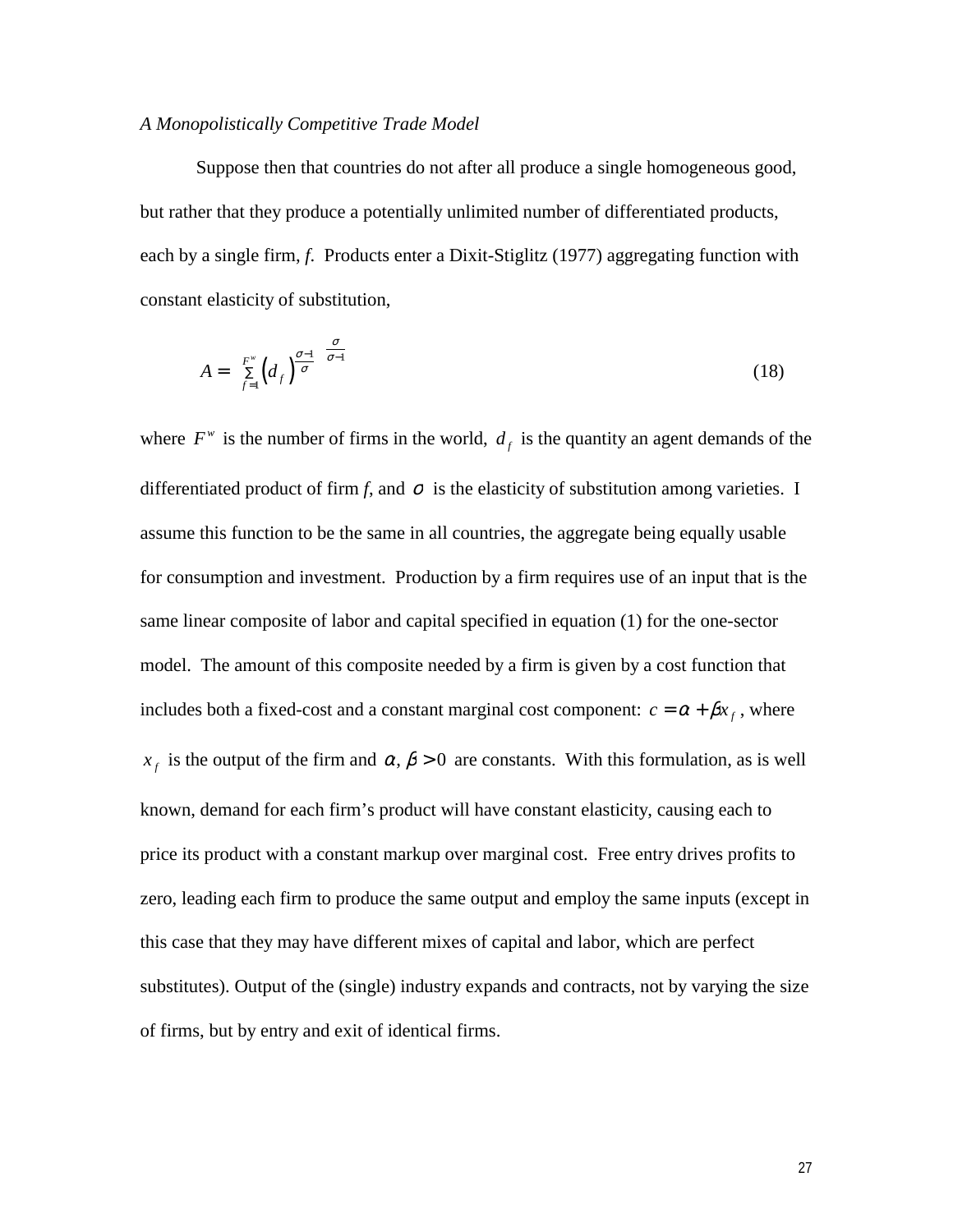This model behaves exactly like the one sector model of Section II. However, now instead of buyers being indifferent among sellers of a homogeneous product, they actually prefer equal amounts of each firm's output in order to maximize their Dixit-Stiglitz aggregator in the face of equal prices. This in turn requires that they buy from each country in proportion to its number of firms, and thus its output, which is exactly the result that the random trade mechanism of Section II led to through the law of large numbers. Therefore one can regard the meaningless trade model of Section II as equivalent to a Krugman-style one-sector model of monopolistic competition.

There is one difference, however, that should be noted. The model now will have a form of increasing returns to scale. This arises not through the technology of the firm, whose increasing-returns component has been deactivated by the constant elasticity assumption of demand that leads all firm outputs to be the same. Rather, increasing returns arises here from product variety, since an expansion of output through entry of additional firms increases the value of the Dixit-Stiglitz aggregator more than in proportion to  $F^{\nu}$ . This does not invalidate anything said about the one-sector model, except that *y* is no longer a correct measure of real income, which instead rises more than in proportion to *y*. This would mean, for example, that even hedonistic countries with constant *y* in steady state would enjoy increasing real incomes over time due to increased product variety, both from their own producers if their population grows at all, and from the world. And since this variety benefits them just as much if it is produced abroad as at home, this would provide a spillover across countries that was not present in the onesector meaningless trade model.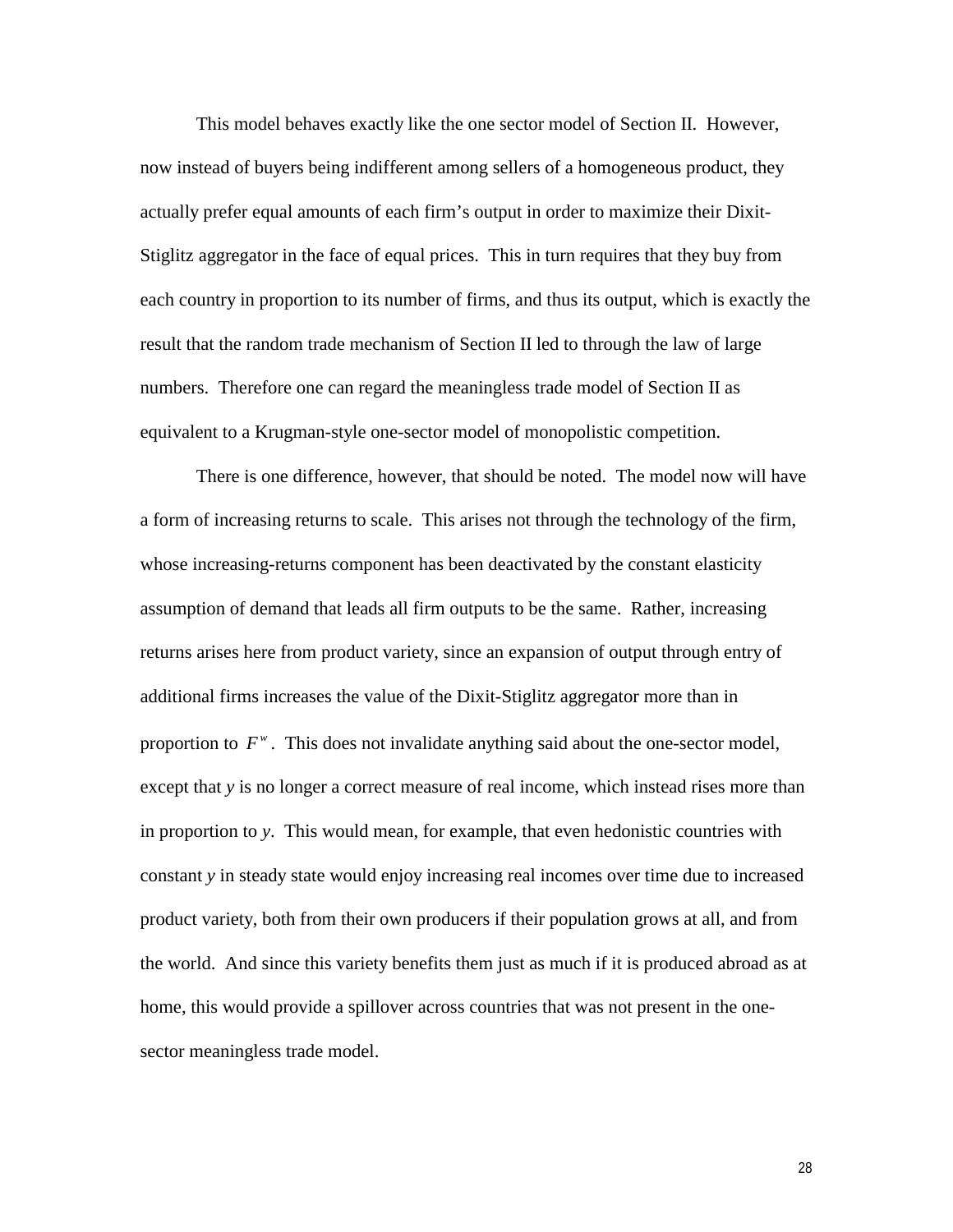Rather than pursue these implications here, however, I merely note that they can just as easily be removed. Suppose that the aggregator of the differentiated products takes the following form instead of equation (18):

$$
A = \left(F^w\right)^{\frac{-1}{\sigma-1}} \left(\sum_{f=1}^{F^w} \left(d_f\right)^{\frac{\sigma-1}{\sigma}}\right)^{\frac{\sigma}{\sigma-1}}
$$
\n(18')

As shown in Brown, Deardorff, and Stern (1996), this form of the aggregator neutralizes any benefits of increased variety.

#### *Other Trade Models*

There is at least one other way that the meaningless trade model of Section II can be reinterpreted to conform more closely with meaningful trade models with which we are familiar. That is to assume that each country produces a different homogeneous product. This could simply follow from an Armington Assumption, that demanders in their own minds somehow differentiate products by country of origin. Or it could follow from a general version of the Heckscher-Ohlin (H-O) Model if factor supplies differ sufficiently for each country to be completely specialized in a different product. $8\,$  In either case, although each country will produce only one good, all will demand the products of all countries and therefore will also export their own products to all others as well.

The H-O approach could become tricky as factor endowments then change in the growth model. But note that in the cases of greatest concern, with abstemious countries growing at different rates, their capital-labor ratios will in fact become increasingly different.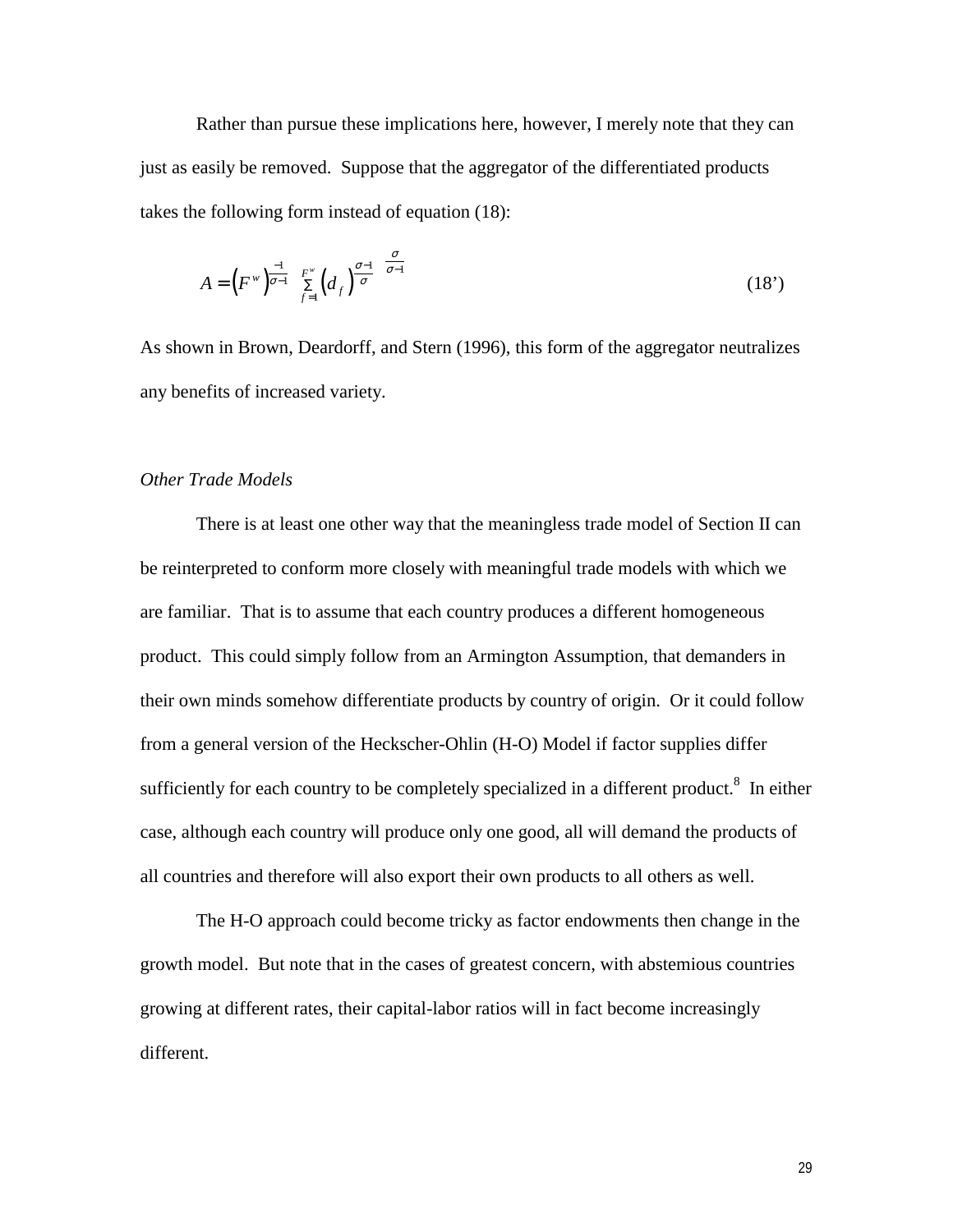Another issue that arises with using either the Armington Assumption or complete specialization in H-O to reconcile with the one-sector model, however, is relative prices. As a fast growing country pours more and more of its product onto the world market, its price will fall. Indeed, to look at just one simple case, if aggregators for both consumption and investment are identical Cobb-Douglas functions, then each country's share of world output at world prices will be constant, equal to the exponents of the Cobb-Douglas function. This constancy is achieved by the price of any country's product falling in proportion to any increase in its output. Therefore much of what may have been interesting about Table 3 would be invalidated. However, as this case may suggest, it seems likely that such a model would conform increasingly closely to the one-sector model of Section II if aggregators had constant elasticity of substitution (CES) and if that elasticity were taken to be very large. Indeed, I suspect that the one-sector homogeneous product model of Section II is just the limiting case of such a CES Armington or specialized H-O model as the elasticity goes to infinity.

#### **The Model of International Investment**

I assumed in Section II that if international direct investment were permitted, capital would be allocated at random in proportion to population. That may have seemed especially arbitrary. However it too can be justified as a limiting case of a more familiar model.

Suppose that the linear production function of equation (1) is replaced with a CES function of labor and capital with elasticity of substitution  $\sigma^{LK}$ . This function will have a

 <sup>8</sup>  ${}^{8}$  Fisher (1995) has examined an AK growth model with two countries that focuses more on situations of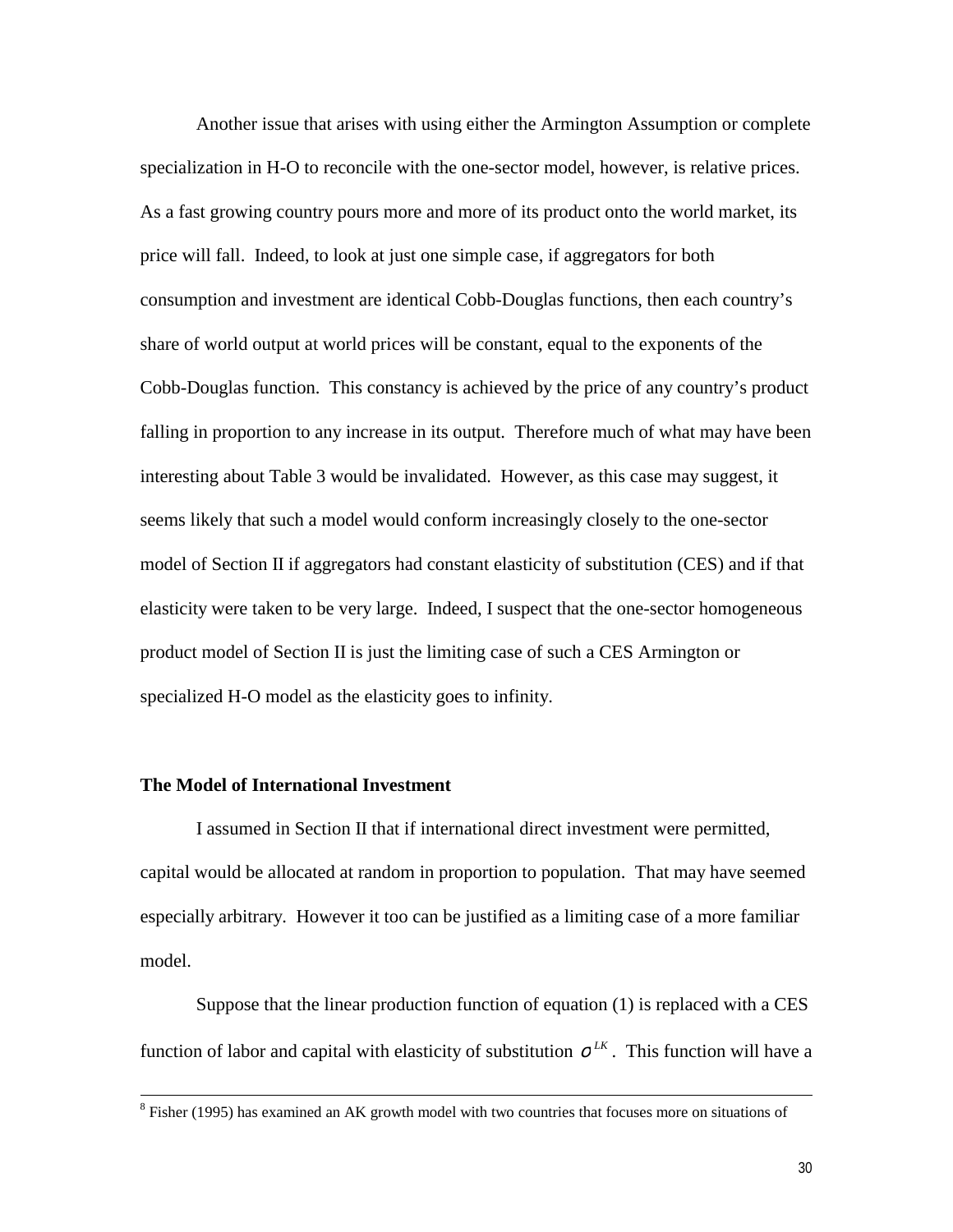return to capital that is not constant, but that instead depends negatively on the capitallabor ratio, *k*. With freely mobile capital, investment will flow to any country with a lower *k* than others, since its return to capital will be higher, and therefore in equilibrium all capital-labor ratios will be the same. This is of course a different model than considered above, but as  $\sigma^{LK}$  is taken to be larger and larger, it will approximate the linear technology of equation (1).

#### **IV. Conclusion**

The conclusion that I draw from this analysis is not, as you might think, that the world is in trouble. I do believe the model when it tells me that, for certain parameters of behavior, a plausible future would include ever increasing international income inequality accompanied by increased trade and investment that might be blamed for that inequality. But the model does not tell us what the parameters of actual behavior really are, and on that account I remain agnostic. I have not examined actual technology, savings, and population growth parameters to see where they may lie in the context of this model, and I would not trust such a simple model to quantify real world behavior in any case.<sup>9</sup>

Instead, I take some reassurance from the fact that recent literature attempting to find evidence of endogenous growth in the real world has not been notably successful. In particular, several recent papers, most notably Jones (1995a,b), have sought empirical evidence that incomes of countries have diverged over recent decades, as they should

 $\overline{a}$ 

incomplete specialization.

<sup>&</sup>lt;sup>9</sup> Actually, I did on one occasion, in Deardorff (1987), attempt just such a quantification. Using a version of the model in Deardorff (1994), modified to better capture certain features of the data, I simulated longterm growth using savings, population growth, and other parameters from the developed and developing worlds. What I found was not suggestive of endogenous growth.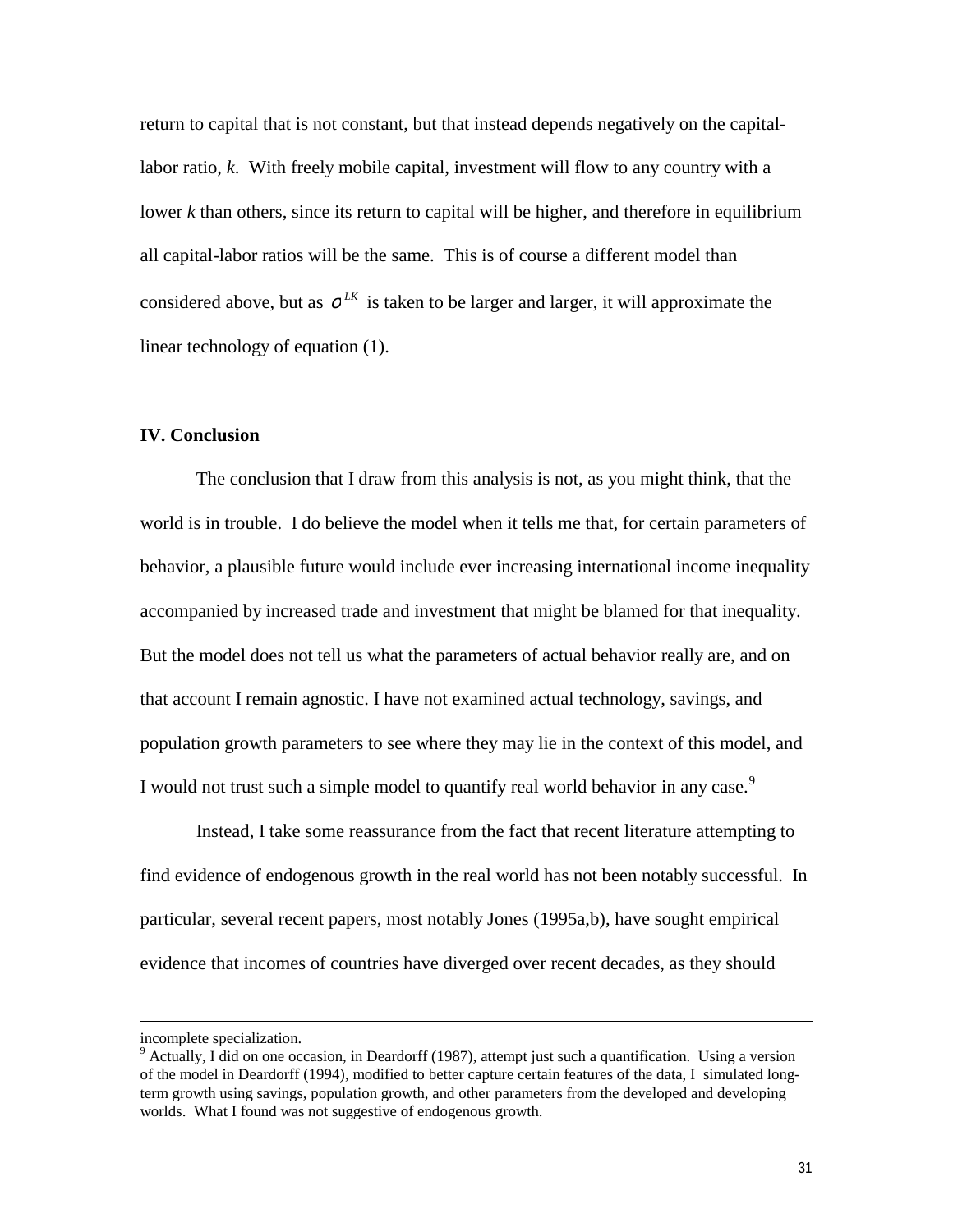have if endogenous growth models were correct, and they have found that the time series evidence does not support the predictions of endogenous growth models. On the basis of that, I conclude very tentatively that both the hope and, as I have argued, the specter of endogenous growth may be downgraded among our priorities for further analysis.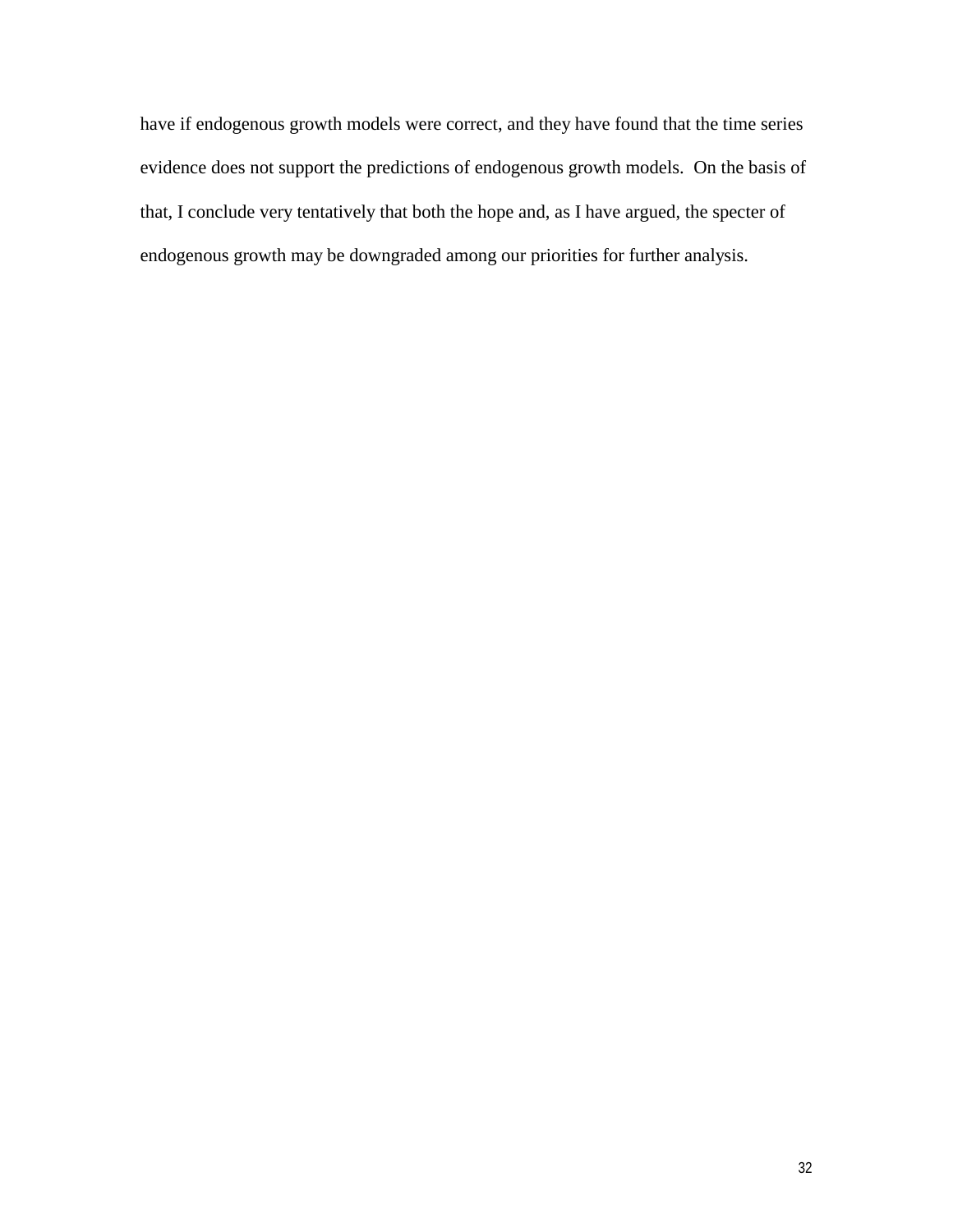#### **References**

- Barro, Robert and Xavier Sala-I-Martin 1995 *Economic Growth*, New York: McGraw Hill.
- Brown, Drusilla K., Alan V. Deardorff, and Robert M. Stern 1996 "Modelling Multilateral Trade Liberalization in Services," *Asia-Pacific Economic Review* 2 (April), pp. 21- 34.
- Deardorff, Alan V. 1987 "Trade and Capital Mobility in a World of Diverging Populations," in D. Gale Johnson and Ronald d. Lee, *Population Growth and Economic Development: Issues and Evidence*, Madison, WI: University of Wisconsin Press, pp. 561-588.
- Deardorff, Alan V. 1994 "Growth and International Investment with Diverging Populations." *Oxford Economic Papers* 46 (July), pp. 477-491.
- Deardorff, Alan V. 1997 "Determinants of Bilateral Trade: Does Gravity Work in a Neoclassical World?" in Frankel, Jeffrey, ed., *Regionalization of the World Economy*, Chicago: University of Chicago Press, forthcoming.
- Deardorff, Alan V. 1997 "Rich and Poor Countries in Neoclassical Trade and Growth," Research Seminar in International Economics Discussion Paper No. 402, University of Michigan, June 29.
- Dixit, Avinash K. and Joseph E. Stiglitz 1977 "Monopolistic Competition and Optimum Product Diversity," *American Economic Review* 67, pp. 297-308.
- Fisher, Eric O'N. 1995 "Growth, Trade, and International Transfers," *Journal of International Economics* 39, pp. 143-158.
- Galor, Oded 1996 "Convergence? Inferences from Theoretical Models," *Economic Journal* 106 (July), pp. 1056-1069.
- Jones, Charles I. 1995 "R&D-Based Models of Economic Growth," *Journal of Political Economy* 103, (August), pp. 759-784.
- Jones, Charles I. 1995 "Time Series Tests of Endogenous Growth Models," *Quarterly Journal of Economics* 110, (May), pp. 495-525.
- Krugman, Paul R. 1979 "Increasing Returns, Monopolistic Competition, and International Trade," *Journal of International Economics* 9, pp. 469-479.
- Long, Ngo Van and Kar-yiu Wong 1996 "Endogenous Growth and International Trade: A Survey," in Bjarne S. Jensen and Kar-yiu Wong, *Dynamics, Economic Growth*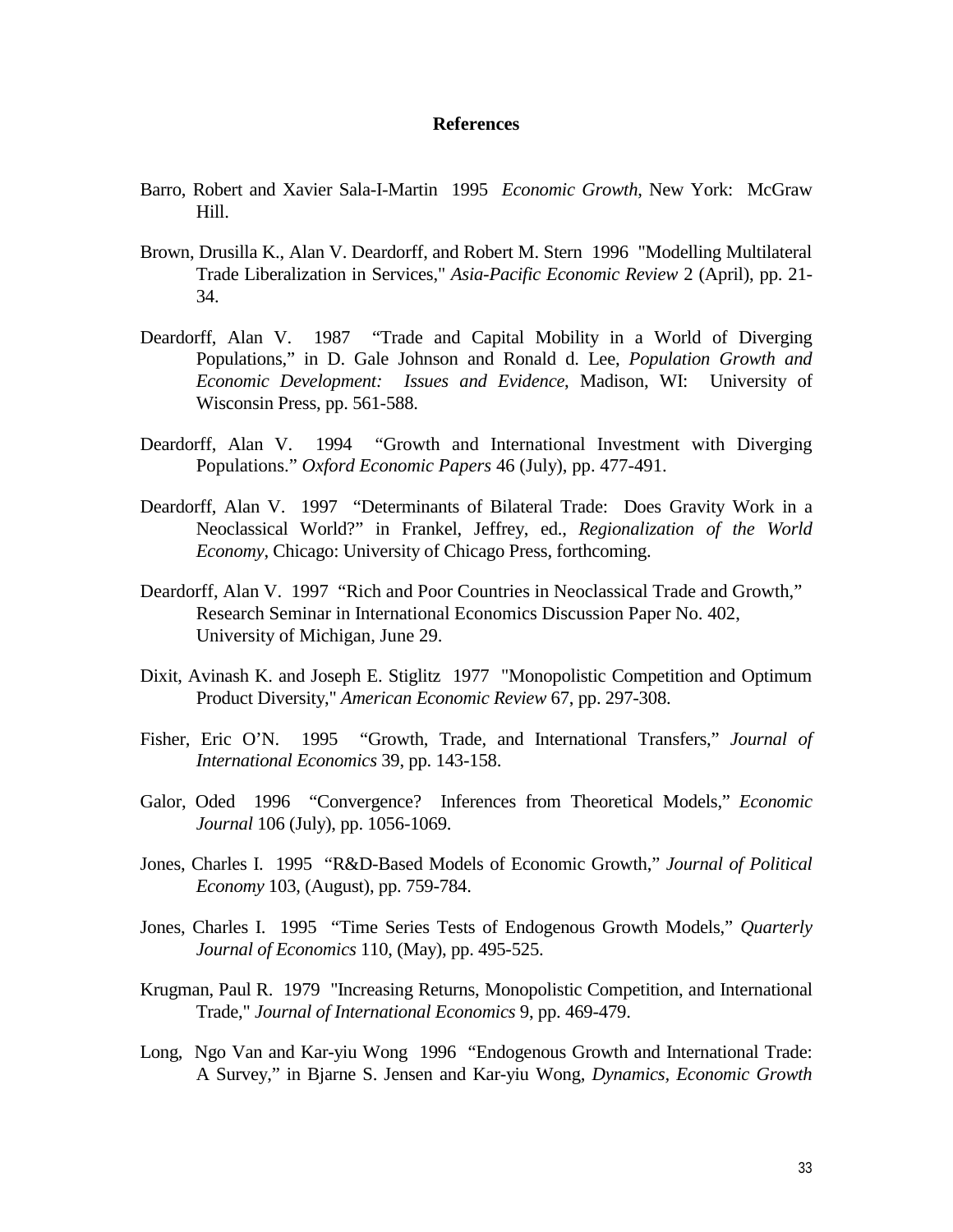*and International Trade*, Ann Arbor, MI: University of Michigan Press, forthcoming.

- Lucas, Robert E., Jr. 1988 "On the Mechanics of Economic Development," *Journal of Monetary Economics* 22, pp. 3-42.
- Romer, Paul M. 1986 "Increasing Returns and Long-Run Growth," *Journal of Political Economy* 94, pp. 1002-1037.
- Solow, Robert 1956 "A Contribution to the Theory of Economic Growth," *Quarterly Journal of Economics* 70, pp. 65-94.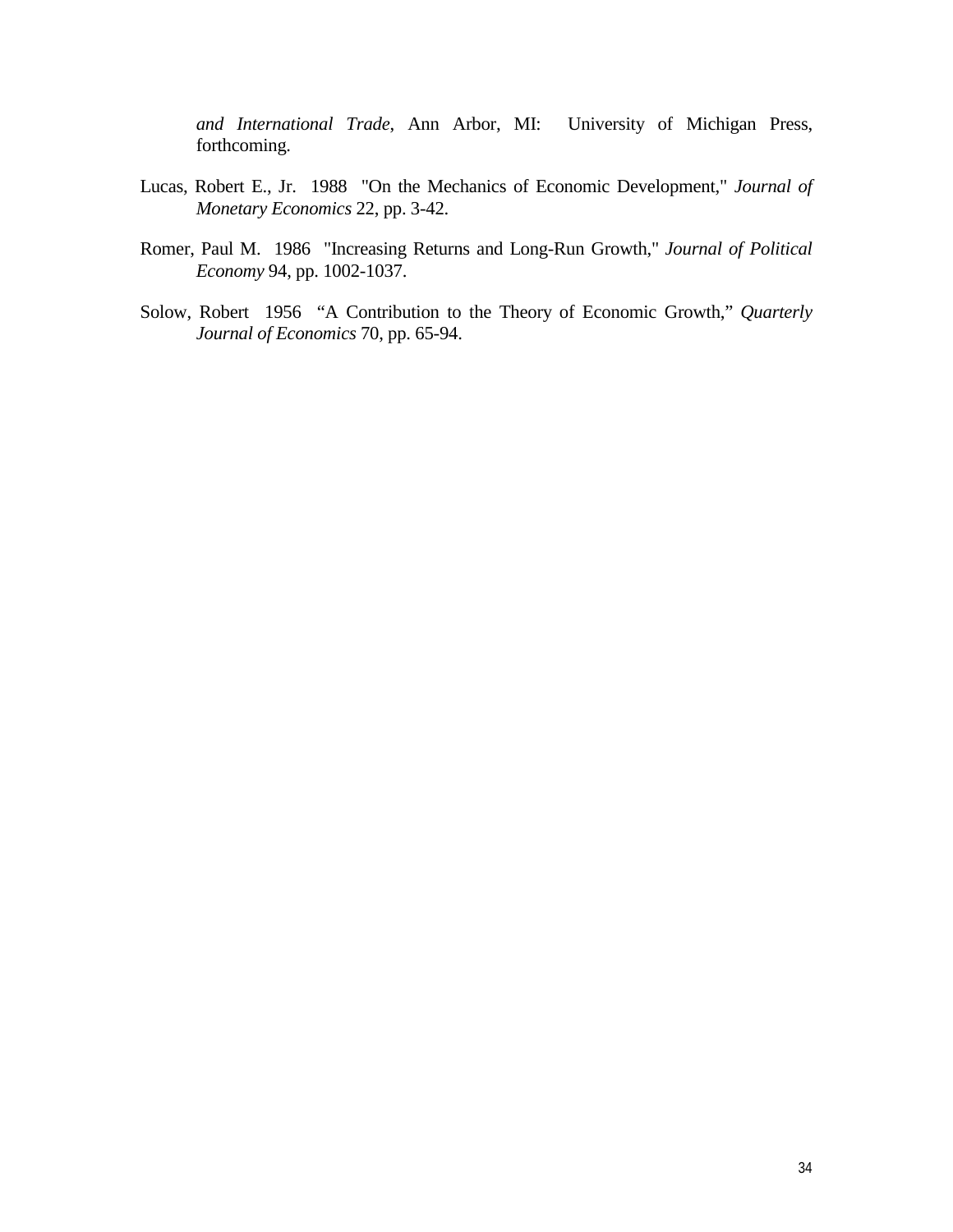## **Table 1 Solution Properties of the Model for a Single Country**

### **Hedonistic Countries:**

**If**  $s^i b < n^i$  then:

$$
k^i \to k^{i^*} = \left(\frac{s^i a}{n^i - s^i b}\right) > 0\tag{A}
$$

$$
y^{i} \to a + bk^{i*} = a + \left(\frac{s^{i}ab}{n^{i} - s^{i}b}\right)
$$
 (B)

$$
Y^i \to \infty
$$
 (C)

$$
G(k^i), G(y^i) \to 0 \tag{D}
$$

$$
G(Y^i) \to n^i \tag{E}
$$

#### **Abstemious Countries:**

## **If**  $s^i b > n^i$  then:

 $k^i, y^i, Y^i \to \infty$  (F)

$$
G(ki), G(yi) \to sib - ni
$$
 (G)

$$
G(Y^i) \to s^i b \tag{H}
$$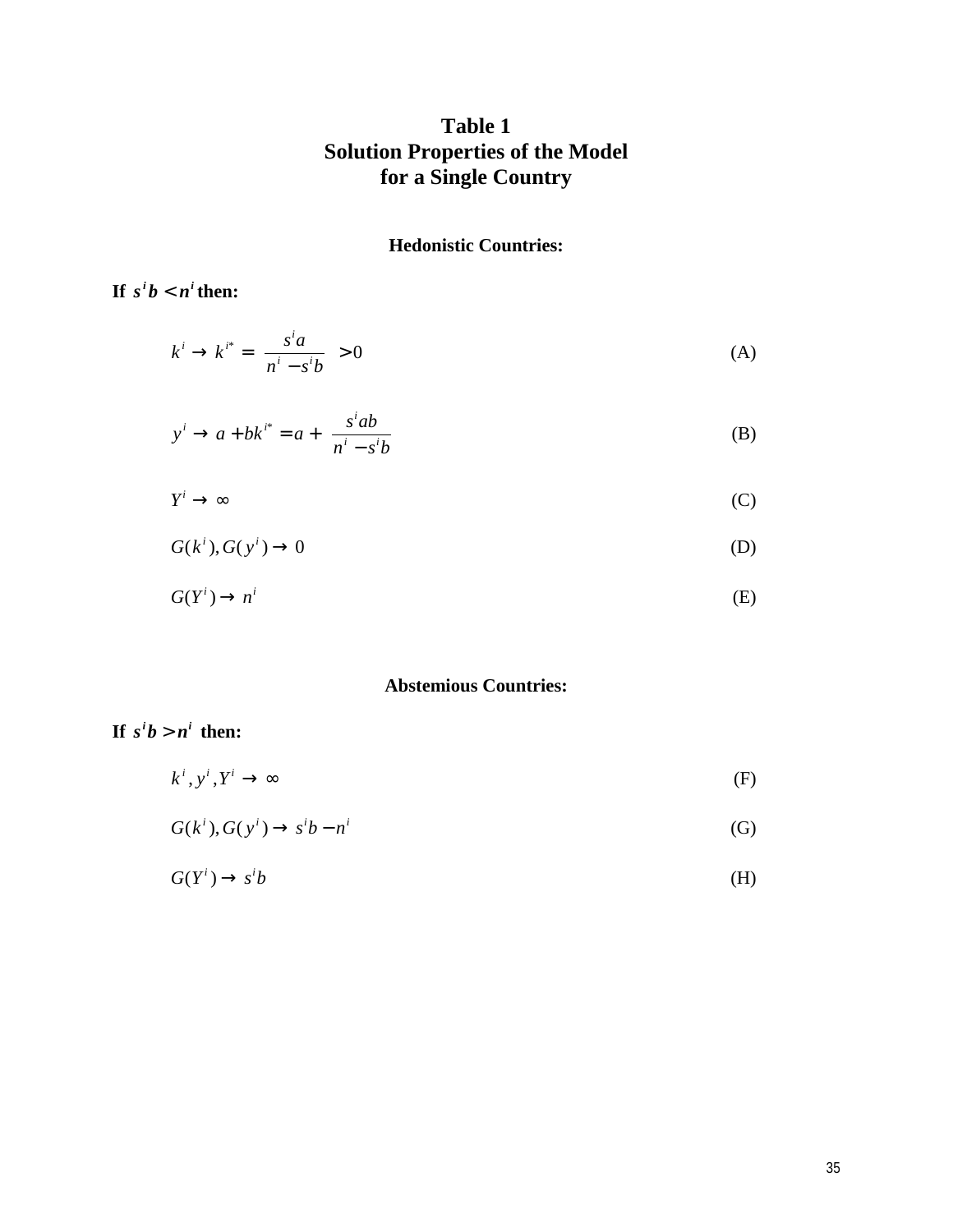## **Table 2Benchmark Countries and Parameters**

Country Indicator Corresponding Parameter Highest Population Growth Rate *i <sup>n</sup> i* $\overline{n} = \max_{i} n$  $\overline{n}$  = max  $n^i$ Highest Savings Rate *i* $=$  arg max  $s^i$  $\widetilde{s} = \max_{i} s$  $=$  max  $s^i$ Highest Steady State Per Capita Income and Capitaleady State Per Capita Income and Capital-<br>o  $\hat{i} = \arg \max_{i} \left( \frac{s a}{n^i - s^i b} \right) = k^{i*}$ *i i i*  $=\arg \max_{i} \left( \frac{s}{n^{i} - s^{i}b} \right) = k^{i}$  $\left(\frac{s^i a}{n^i - s^i b}\right) = k^{i^*}$   $\hat{k}^*, \hat{y}^*$ Highest Asymptotic Per Capita Growth Rate  $\hat{i} = \arg \max_{i} (s^{i}b - n^{i}) = G(y^{i})$   $\hat{g} = G(y^{\hat{i}})$ Countries with Higher and Lower Savings Rates than the  $\vec{i}: s^i > s^w, \vec{i}: s^i < s^w$ 

Labor Ratio

World Average